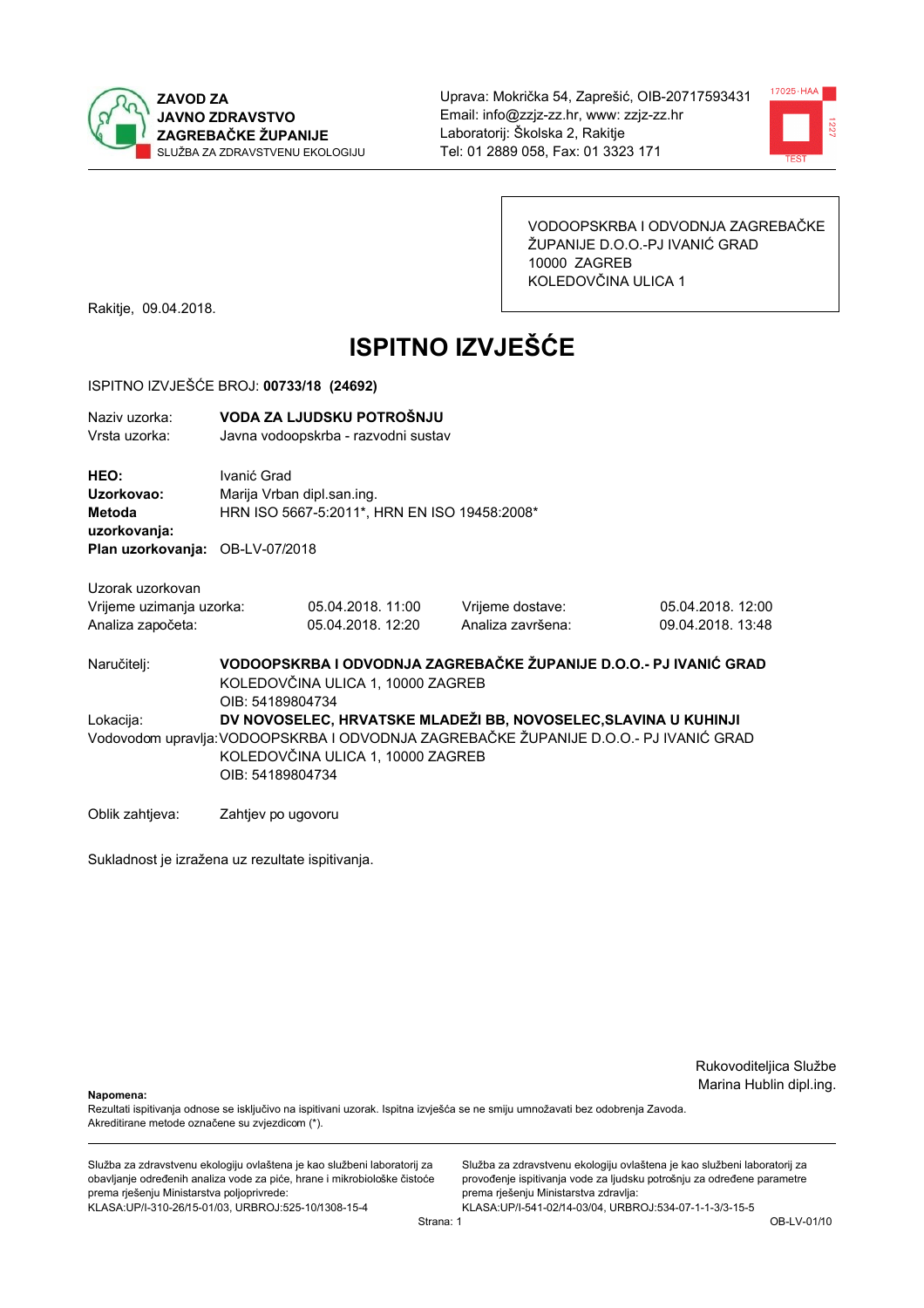## **REZULTATI ISPITIVANJA:**

Ispitno izviešće rezultat je elektroničke obrade podataka te je punovažeće bez žiga i potpisa

| Pokazatelj                | <b>Metoda</b>                           | <b>MJ</b>                        | <b>Rezultatt</b> | <b>MDK**</b>  | <b>Sukladno</b> |
|---------------------------|-----------------------------------------|----------------------------------|------------------|---------------|-----------------|
| Temperatura               | Standard Methods 21st Ed.<br>2005.2550B | $^{\circ}$ C                     | 12,4             | 25            | DA              |
| Slobodni rezidualni klor  | HRN EN ISO 7393-2:2001                  | $mg/L$ Cl <sub>2</sub>           | 0,08             | 0,5           | DA              |
| Boja                      | HRN EN ISO 7887:2012                    | mg/L Pt/Co skale                 | < 5              | 20            | DA              |
| Mutnoća                   | HRN EN ISO 7027-1:2016*                 | NTU jedinica                     | 0,43             | 4             | DA              |
| <b>Miris</b>              | HRN EN 1622:2008                        |                                  |                  | DA            |                 |
| Okus                      | HRN EN 1622:2008                        |                                  |                  | DA            |                 |
| pH                        | HRN EN ISO 10523:2012*                  | pH jedinica                      | 7,6              | $6, 5 - 9, 5$ | DA              |
| Temp.pri određivanju pH   |                                         | $^{\circ}$ C                     | 14,5             |               |                 |
| Elektrovodljivost         | HRN EN 27888:2008*                      | $\mu$ Scm <sup>-1</sup> pri 20°C | 450              | 2.500         | DA              |
| Utrošak KMnO <sub>4</sub> | HRN EN ISO 8467:2001                    | mg/L $O_2$                       | 0,6              | 5             | DA              |
| Kloridi                   | HRN EN ISO 10304-1:2009*                | mg/L CI                          | 9,0              | 250           | DA              |
| Nitriti                   | HRN EN ISO 10304-1:2009*                | mg/L (NO <sub>2</sub> )          | < 0.030          | 0,5           | DA              |
| Nitrati                   | HRN EN ISO 10304-1:2009*                | mg/L $(NO_{\alpha})$             | 6,3              | 50            | DA              |
| Amonij                    | HRN ISO 7150-1:1998*                    | mg/L (NH                         | < 0.05           | 0,5           | DA              |

trezultat izražen kao manje od (<) odnosi se na granicu kvantifikacije

\*\*maksimalno dozvoljena koncentracija

Prema ispitanim parametrima uzorak vode JE SUKLADAN zahtjevima članka 5. Zakona o vodi za ljudsku potrošnju (NN 56/2013, 64/2015, 104/2017) i priloga I Pravilnika o parametrima sukladnosti, metodama analize, monitoringu i planovima sigurnosti vode za ljudsku potrošnju te načinu vođenja registra pravnih osoba koje obavljaju djelatnost javne vodoopskrbe (NN 125/2017).

> Voditeljica Odsjeka Nikolina Ciban dipl.ing.

## Odsjek za mikrobiološka ispitivanja voda

### **REZULTATI ISPITIVANJA:**

Ispitno izvješće rezultat je elektroničke obrade podataka te je punovažeće bez žiga i potpisa

| Pokazatelj             | <b>Metoda</b>           | <b>MJ</b>   | <b>Rezultat</b> | MDK** | <b>Sukladno</b> |
|------------------------|-------------------------|-------------|-----------------|-------|-----------------|
| Ukupni koliformi       | HRN EN ISO 9308-1:2014* | broj/100 mL |                 |       | DA              |
| Escherichia coli       | HRN EN ISO 9308-1:2014* | broj/100 mL | < 1             |       | DA              |
| Enterokoki             | HRN EN ISO 7899-2:2000* | broj/100 mL | < '             |       | DA              |
| Pseudomonas aeruginosa | HRN EN ISO 16266:2008*  | broj/100 mL | < 1             | 0     | DA              |
| Aerobne bakt -36 C/48h | HRN EN ISO 6222:2000*   | broj/1 mL   |                 | 100   | DA              |
| Aerobne bakt -22°C/72h | HRN EN ISO 6222:2000*   | broj/1 mL   | < 1             | 100   | DA              |

\*\*maksimalno dozvoljena koncentracija

Prema ispitanim parametrima uzorak vode JE SUKLADAN zahtjevima članka 5. Zakona o vodi za ljudsku potrošnju (NN 56/2013, 64/2015, 104/2017) i priloga I Pravilnika o parametrima sukladnosti, metodama analize, monitoringu i planovima sigurnosti vode za ljudsku potrošnju te načinu vođenja registra pravnih osoba koje obavljaju djelatnost javne vodoopskrbe (NN 125/2017).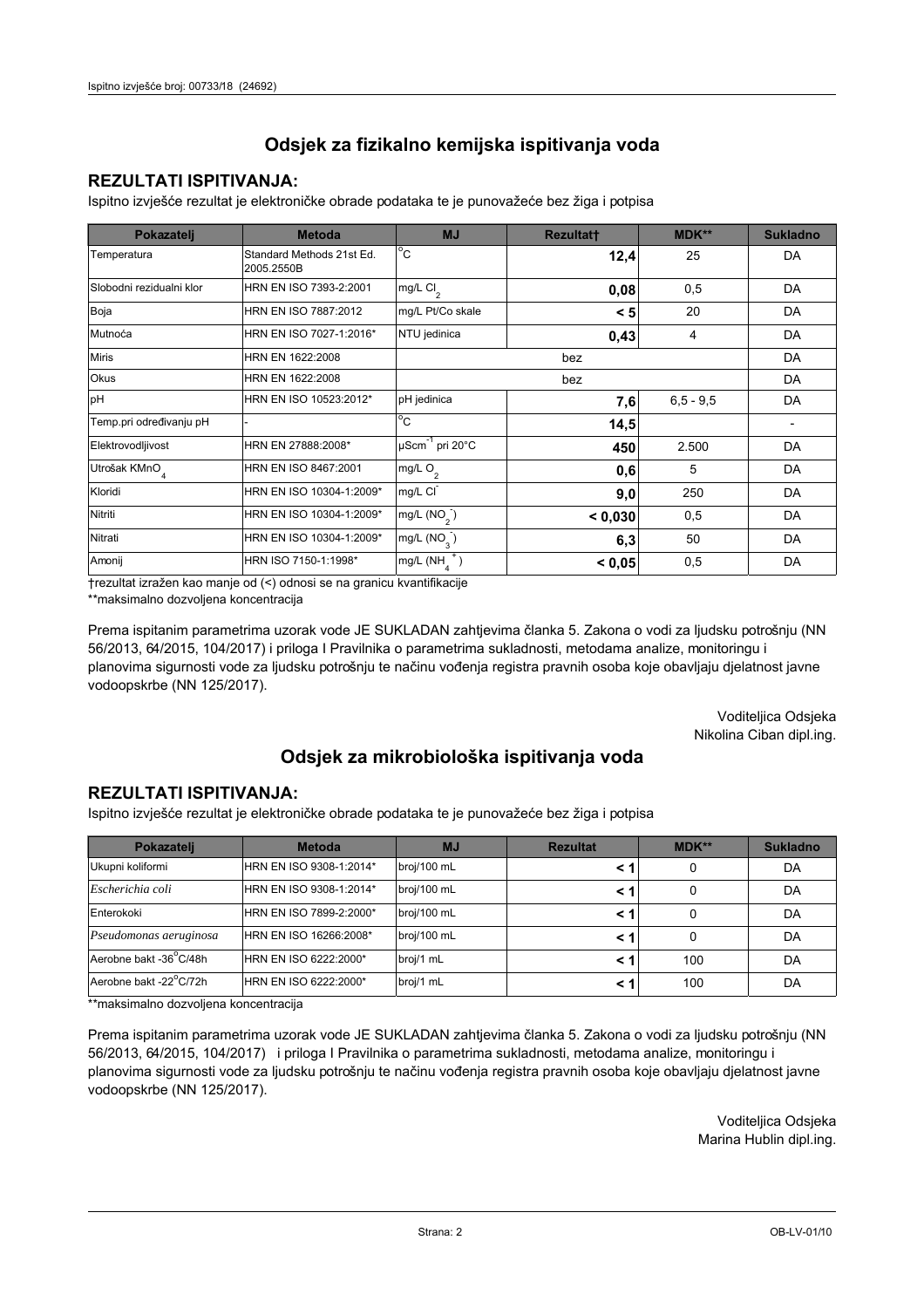



VODOOPSKRBA I ODVODNJA ZAGREBAČKE ŽUPANIJE D.O.O.-PJ IVANIĆ GRAD 10000 ZAGREB KOLEDOVČINA ULICA 1

Rakitje, 09.04.2018.

# **ISPITNO IZVJEŠĆE**

#### ISPITNO IZVJEŠĆE BROJ: 00732/18 (24691)

| Naziv uzorka:<br>Vrsta uzorka:                                                  |                                                                                                                                                                                                        | VODA ZA LJUDSKU POTROŠNJU<br>Javna vodoopskrba - razvodni sustav           |                                                                   |                                        |  |
|---------------------------------------------------------------------------------|--------------------------------------------------------------------------------------------------------------------------------------------------------------------------------------------------------|----------------------------------------------------------------------------|-------------------------------------------------------------------|----------------------------------------|--|
| HEO:<br>Uzorkovao:<br>Metoda<br>uzorkovanja:<br>Plan uzorkovanja: OB-LV-07/2018 | Ivanić Grad                                                                                                                                                                                            | Marija Vrban dipl.san.ing.<br>HRN ISO 5667-5:2011*, HRN EN ISO 19458:2008* |                                                                   |                                        |  |
| Uzorak uzorkovan<br>Vrijeme uzimanja uzorka:<br>Analiza započeta:               |                                                                                                                                                                                                        | 05.04.2018. 10:35<br>05.04.2018. 12:18                                     | Vrijeme dostave:<br>Analiza završena:                             | 05.04.2018. 12:00<br>09.04.2018. 13:43 |  |
| Naručitelj:                                                                     | OIB: 54189804734                                                                                                                                                                                       | KOLEDOVČINA ULICA 1, 10000 ZAGREB                                          | VODOOPSKRBA I ODVODNJA ZAGREBAČKE ŽUPANIJE D.O.O.- PJ IVANIĆ GRAD |                                        |  |
| Lokacija:                                                                       | OŠ MILKE TRNINE, ŠKOLSKA 10, KRIŽ, SLAVINA U HODNIKU<br>Vodovodom upravlja: VODOOPSKRBA I ODVODNJA ZAGREBAČKE ŽUPANIJE D.O.O.- PJ IVANIĆ GRAD<br>KOLEDOVČINA ULICA 1, 10000 ZAGREB<br>OIB: 54189804734 |                                                                            |                                                                   |                                        |  |
| Oblik zahtjeva:                                                                 | Zahtjev po ugovoru                                                                                                                                                                                     |                                                                            |                                                                   |                                        |  |

Sukladnost je izražena uz rezultate ispitivanja.

Rukovoditeljica Službe Marina Hublin dipl.ing.

Napomena:

Rezultati ispitivanja odnose se isključivo na ispitivani uzorak. Ispitna izvješća se ne smiju umnožavati bez odobrenja Zavoda. Akreditirane metode označene su zvjezdicom (\*).

Služba za zdravstvenu ekologiju ovlaštena je kao službeni laboratorij za obavljanje određenih analiza vode za piće, hrane i mikrobiološke čistoće prema rješenju Ministarstva poljoprivrede: KLASA.UP/I-310-26/15-01/03, URBROJ:525-10/1308-15-4

Služba za zdravstvenu ekologiju ovlaštena je kao službeni laboratorij za provođenje ispitivanja vode za ljudsku potrošnju za određene parametre prema rješenju Ministarstva zdravlja: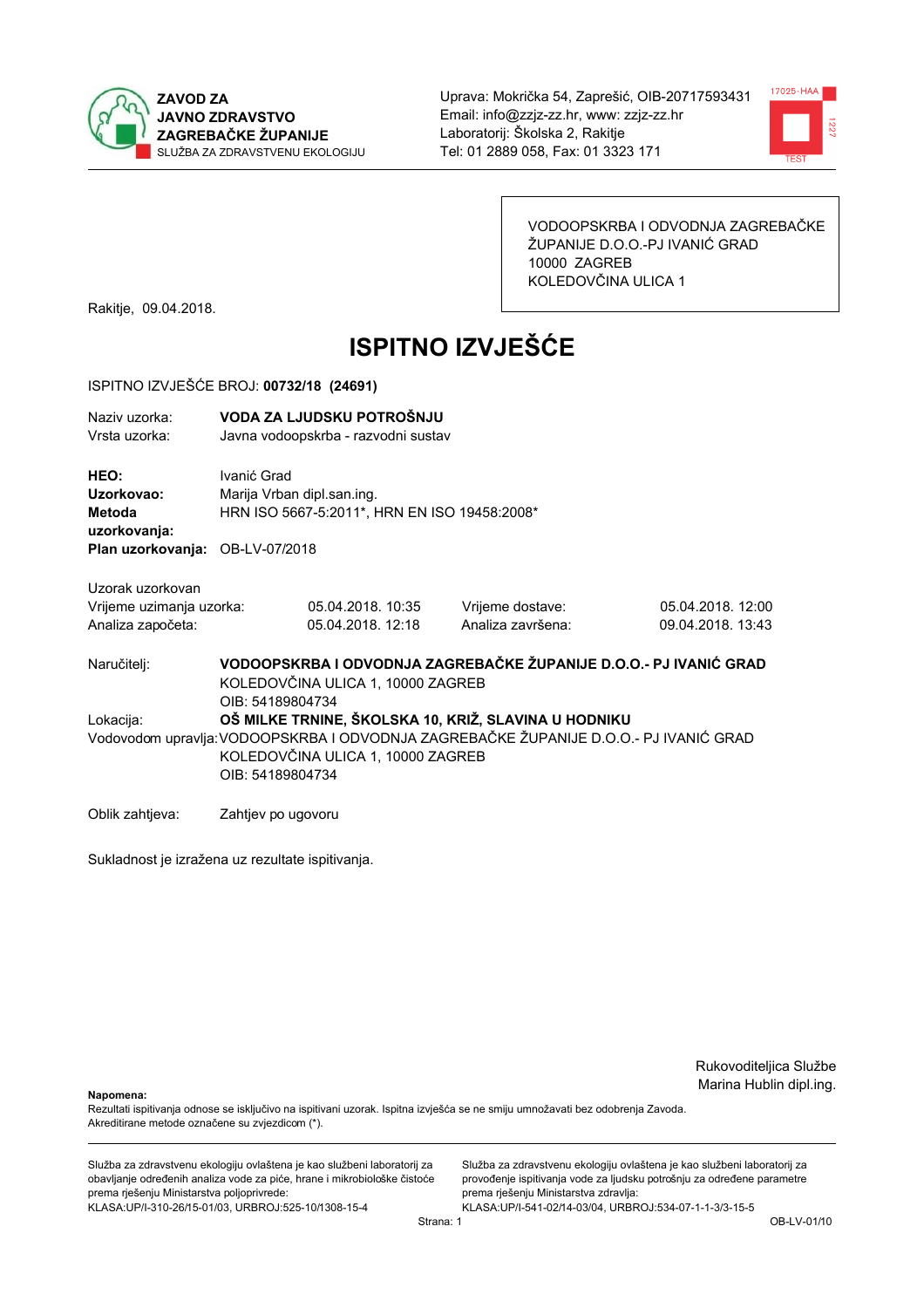## **REZULTATI ISPITIVANJA:**

Ispitno izviešće rezultat je elektroničke obrade podataka te je punovažeće bez žiga i potpisa

| Pokazatelj                | <b>Metoda</b>                           | <b>MJ</b>                        | <b>Rezultatt</b> | <b>MDK**</b>  | <b>Sukladno</b> |
|---------------------------|-----------------------------------------|----------------------------------|------------------|---------------|-----------------|
| Temperatura               | Standard Methods 21st Ed.<br>2005.2550B | $^{\circ}$ C                     | 9,0              | 25            | DA              |
| Slobodni rezidualni klor  | HRN EN ISO 7393-2:2001                  | $mg/L$ Cl <sub>2</sub>           | 0,09             | 0,5           | DA              |
| Boja                      | HRN EN ISO 7887:2012                    | mg/L Pt/Co skale                 | < 5              | 20            | DA              |
| Mutnoća                   | HRN EN ISO 7027-1:2016*                 | NTU jedinica                     | 0,35             | 4             | DA              |
| <b>Miris</b>              | HRN EN 1622:2008                        |                                  |                  | DA            |                 |
| Okus                      | HRN EN 1622:2008                        |                                  | DA               |               |                 |
| pH                        | HRN EN ISO 10523:2012*                  | pH jedinica                      | 7,6              | $6, 5 - 9, 5$ | DA              |
| Temp.pri određivanju pH   |                                         | $^{\circ}$ C                     | 14,0             |               |                 |
| Elektrovodljivost         | HRN EN 27888:2008*                      | $\mu$ Scm <sup>-1</sup> pri 20°C | 427              | 2.500         | DA              |
| Utrošak KMnO <sub>4</sub> | HRN EN ISO 8467:2001                    | mg/L $O_2$                       | 0,6              | 5             | DA              |
| Kloridi                   | HRN EN ISO 10304-1:2009*                | mg/L CI                          | 8,9              | 250           | DA              |
| Nitriti                   | HRN EN ISO 10304-1:2009*                | mg/L (NO <sub>2</sub> )          | < 0.030          | 0,5           | DA              |
| Nitrati                   | HRN EN ISO 10304-1:2009*                | mg/L $(NO_{\alpha})$             | 5,9              | 50            | DA              |
| Amonij                    | HRN ISO 7150-1:1998*                    | mg/L (NH                         | < 0.05           | 0,5           | DA              |

trezultat izražen kao manje od (<) odnosi se na granicu kvantifikacije

\*\*maksimalno dozvoljena koncentracija

Prema ispitanim parametrima uzorak vode JE SUKLADAN zahtjevima članka 5. Zakona o vodi za ljudsku potrošnju (NN 56/2013, 64/2015, 104/2017) i priloga I Pravilnika o parametrima sukladnosti, metodama analize, monitoringu i planovima sigurnosti vode za ljudsku potrošnju te načinu vođenja registra pravnih osoba koje obavljaju djelatnost javne vodoopskrbe (NN 125/2017).

> Voditeljica Odsjeka Nikolina Ciban dipl.ing.

## Odsjek za mikrobiološka ispitivanja voda

### **REZULTATI ISPITIVANJA:**

Ispitno izvješće rezultat je elektroničke obrade podataka te je punovažeće bez žiga i potpisa

| Pokazatelj             | <b>Metoda</b>           | <b>MJ</b>   | <b>Rezultat</b> | MDK** | <b>Sukladno</b> |
|------------------------|-------------------------|-------------|-----------------|-------|-----------------|
| Ukupni koliformi       | HRN EN ISO 9308-1:2014* | broj/100 mL |                 |       | DA              |
| Escherichia coli       | HRN EN ISO 9308-1:2014* | broj/100 mL | < 1             |       | DA              |
| Enterokoki             | HRN EN ISO 7899-2:2000* | broj/100 mL | < '             |       | DA              |
| Pseudomonas aeruginosa | HRN EN ISO 16266:2008*  | broj/100 mL | < 1             | 0     | DA              |
| Aerobne bakt -36 C/48h | HRN EN ISO 6222:2000*   | broj/1 mL   | 6               | 100   | DA              |
| Aerobne bakt -22°C/72h | HRN EN ISO 6222:2000*   | broj/1 mL   |                 | 100   | DA              |

\*\*maksimalno dozvoljena koncentracija

Prema ispitanim parametrima uzorak vode JE SUKLADAN zahtjevima članka 5. Zakona o vodi za ljudsku potrošnju (NN 56/2013, 64/2015, 104/2017) i priloga I Pravilnika o parametrima sukladnosti, metodama analize, monitoringu i planovima sigurnosti vode za ljudsku potrošnju te načinu vođenja registra pravnih osoba koje obavljaju djelatnost javne vodoopskrbe (NN 125/2017).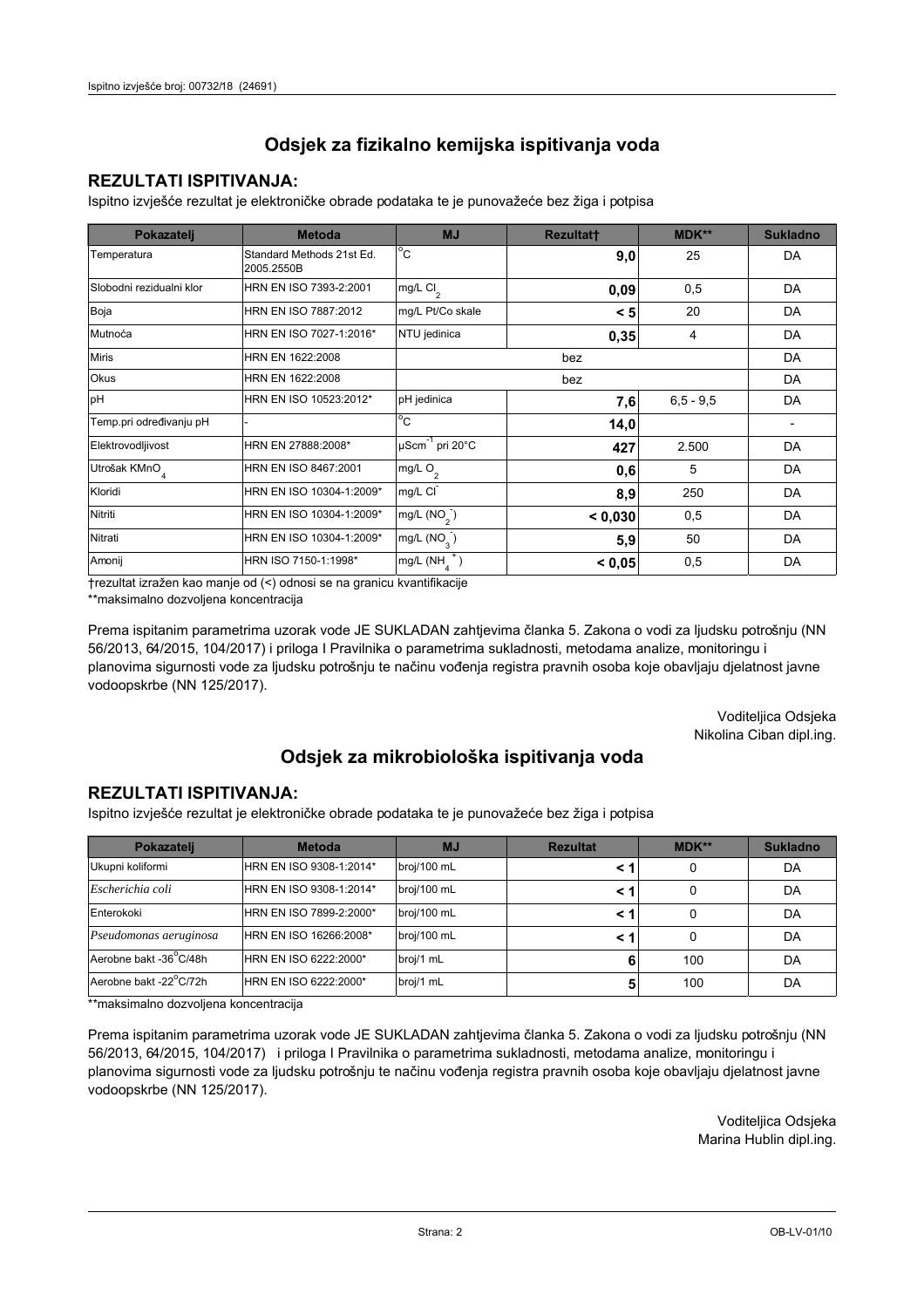



VODOOPSKRBA I ODVODNJA ZAGREBAČKE ŽUPANIJE D.O.O.-PJ IVANIĆ GRAD 10000 ZAGREB KOLEDOVČINA ULICA 1

Rakitje, 09.04.2018.

# **ISPITNO IZVJEŠĆE**

#### ISPITNO IZVJEŠĆE BROJ: 00731/18 (24690)

| Naziy uzorka:<br>Vrsta uzorka:                                                  |                                                                                                                                                                                                                        | VODA ZA LJUDSKU POTROŠNJU<br>Javna vodoopskrba - razvodni sustav           |                                                                   |                                        |  |
|---------------------------------------------------------------------------------|------------------------------------------------------------------------------------------------------------------------------------------------------------------------------------------------------------------------|----------------------------------------------------------------------------|-------------------------------------------------------------------|----------------------------------------|--|
| HEO:<br>Uzorkovao:<br>Metoda<br>uzorkovanja:<br>Plan uzorkovanja: OB-LV-07/2018 | Ivanić Grad                                                                                                                                                                                                            | Marija Vrban dipl.san.ing.<br>HRN ISO 5667-5:2011*, HRN EN ISO 19458:2008* |                                                                   |                                        |  |
| Uzorak uzorkovan                                                                |                                                                                                                                                                                                                        |                                                                            |                                                                   |                                        |  |
| Vrijeme uzimanja uzorka:<br>Analiza započeta:                                   |                                                                                                                                                                                                                        | 05.04.2018. 10:15<br>05.04.2018. 12:18                                     | Vrijeme dostave:<br>Analiza završena:                             | 05.04.2018. 12:00<br>09.04.2018. 13:43 |  |
| Naručitelj:                                                                     | OIB: 54189804734                                                                                                                                                                                                       | KOLEDOVČINA ULICA 1, 10000 ZAGREB                                          | VODOOPSKRBA I ODVODNJA ZAGREBAČKE ŽUPANIJE D.O.O.- PJ IVANIĆ GRAD |                                        |  |
| Lokacija:                                                                       | OŠ JOSIPA BADALIĆA, ZAGREBAČKA 11, IVANIČKO GRABERJE, SLAVINA U WC-U<br>Vodovodom upravlja: VODOOPSKRBA I ODVODNJA ZAGREBAČKE ŽUPANIJE D.O.O.- PJ IVANIĆ GRAD<br>KOLEDOVČINA ULICA 1, 10000 ZAGREB<br>OIB: 54189804734 |                                                                            |                                                                   |                                        |  |
| Oblik zahtjeva:                                                                 | Zahtjev po ugovoru                                                                                                                                                                                                     |                                                                            |                                                                   |                                        |  |

Sukladnost je izražena uz rezultate ispitivanja.

Rukovoditeljica Službe Marina Hublin dipl.ing.

Napomena:

Rezultati ispitivanja odnose se isključivo na ispitivani uzorak. Ispitna izvješća se ne smiju umnožavati bez odobrenja Zavoda. Akreditirane metode označene su zvjezdicom (\*).

Služba za zdravstvenu ekologiju ovlaštena je kao službeni laboratorij za obavljanje određenih analiza vode za piće, hrane i mikrobiološke čistoće prema rješenju Ministarstva poljoprivrede: KLASA.UP/I-310-26/15-01/03, URBROJ:525-10/1308-15-4

Služba za zdravstvenu ekologiju ovlaštena je kao službeni laboratorij za provođenje ispitivanja vode za ljudsku potrošnju za određene parametre prema rješenju Ministarstva zdravlja: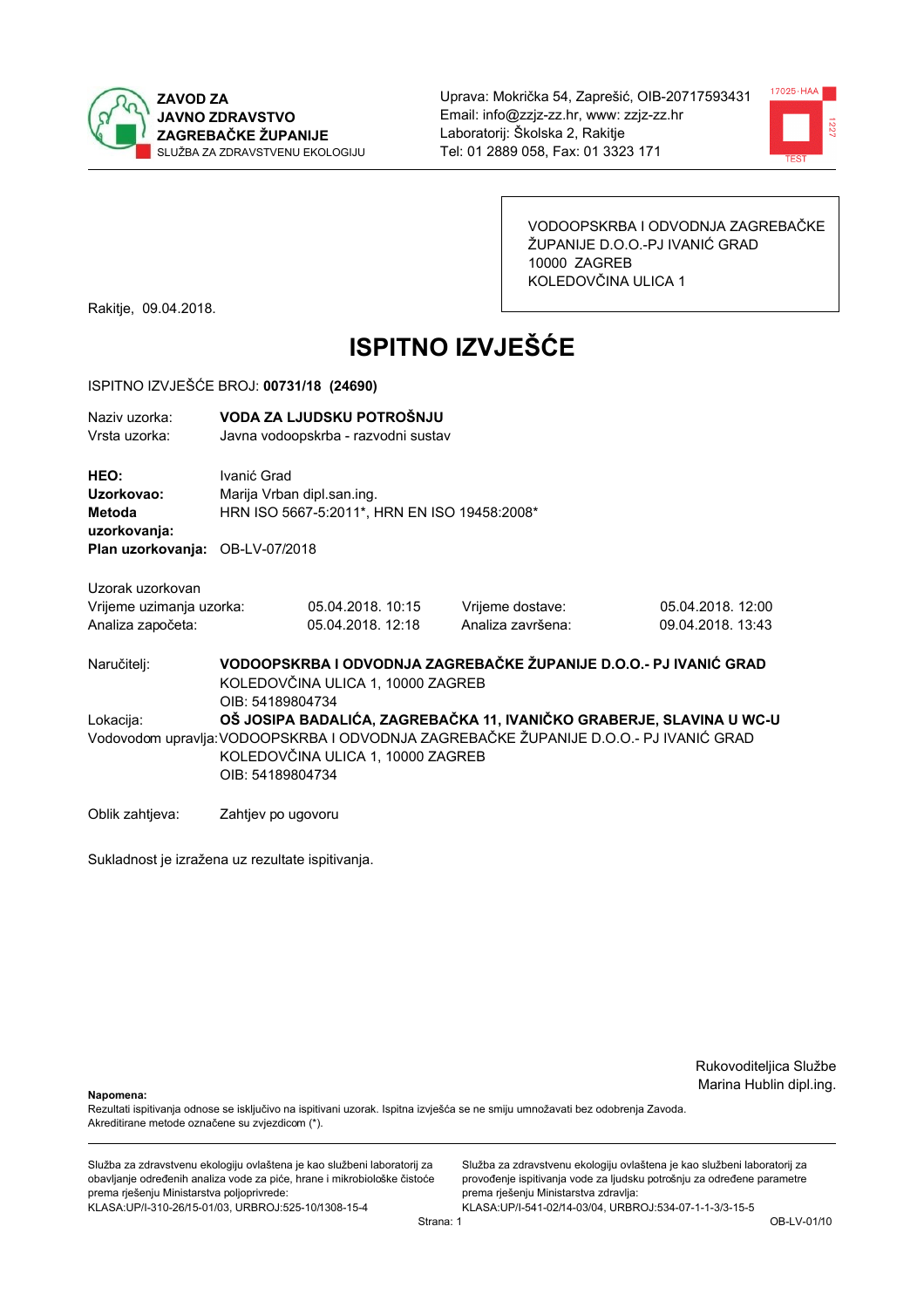## **REZULTATI ISPITIVANJA:**

Ispitno izviešće rezultat je elektroničke obrade podataka te je punovažeće bez žiga i potpisa

| Pokazatelj                | <b>Metoda</b>                           | <b>MJ</b>                        | <b>Rezultatt</b> | <b>MDK**</b>  | <b>Sukladno</b> |
|---------------------------|-----------------------------------------|----------------------------------|------------------|---------------|-----------------|
| Temperatura               | Standard Methods 21st Ed.<br>2005.2550B | $^{\circ}$ C                     | 10,4             | 25            | DA              |
| Slobodni rezidualni klor  | HRN EN ISO 7393-2:2001                  | $mg/L$ Cl <sub>2</sub>           | 0,17             | 0,5           | DA              |
| Boja                      | HRN EN ISO 7887:2012                    | mg/L Pt/Co skale                 | < 5              | 20            | DA              |
| Mutnoća                   | HRN EN ISO 7027-1:2016*                 | NTU jedinica                     | 0,30             | 4             | DA              |
| <b>Miris</b>              | HRN EN 1622:2008                        |                                  |                  | DA            |                 |
| Okus                      | HRN EN 1622:2008                        |                                  | DA               |               |                 |
| pH                        | HRN EN ISO 10523:2012*                  | pH jedinica                      | 7,6              | $6, 5 - 9, 5$ | DA              |
| Temp.pri određivanju pH   |                                         | $^{\circ}$ C                     | 14,3             |               |                 |
| Elektrovodljivost         | HRN EN 27888:2008*                      | $\mu$ Scm <sup>-1</sup> pri 20°C | 429              | 2.500         | DA              |
| Utrošak KMnO <sub>4</sub> | HRN EN ISO 8467:2001                    | mg/L $O_2$                       | 0,7              | 5             | DA              |
| Kloridi                   | HRN EN ISO 10304-1:2009*                | mg/L CI                          | 9,0              | 250           | DA              |
| Nitriti                   | HRN EN ISO 10304-1:2009*                | mg/L (NO <sub>2</sub> )          | < 0.030          | 0,5           | DA              |
| Nitrati                   | HRN EN ISO 10304-1:2009*                | mg/L $(NO_{\alpha})$             | 6,4              | 50            | DA              |
| Amonij                    | HRN ISO 7150-1:1998*                    | mg/L (NH                         | < 0.05           | 0,5           | DA              |

trezultat izražen kao manje od (<) odnosi se na granicu kvantifikacije

\*\*maksimalno dozvoljena koncentracija

Prema ispitanim parametrima uzorak vode JE SUKLADAN zahtjevima članka 5. Zakona o vodi za ljudsku potrošnju (NN 56/2013, 64/2015, 104/2017) i priloga I Pravilnika o parametrima sukladnosti, metodama analize, monitoringu i planovima sigurnosti vode za ljudsku potrošnju te načinu vođenja registra pravnih osoba koje obavljaju djelatnost javne vodoopskrbe (NN 125/2017).

> Voditeljica Odsjeka Nikolina Ciban dipl.ing.

## Odsjek za mikrobiološka ispitivanja voda

### **REZULTATI ISPITIVANJA:**

Ispitno izvješće rezultat je elektroničke obrade podataka te je punovažeće bez žiga i potpisa

| Pokazatelj             | <b>Metoda</b>           | <b>MJ</b>   | <b>Rezultat</b> | MDK** | <b>Sukladno</b> |
|------------------------|-------------------------|-------------|-----------------|-------|-----------------|
| Ukupni koliformi       | HRN EN ISO 9308-1:2014* | broj/100 mL |                 | 0     | DA              |
| Escherichia coli       | HRN EN ISO 9308-1:2014* | broj/100 mL |                 | 0     | DA              |
| Enterokoki             | HRN EN ISO 7899-2:2000* | broj/100 mL |                 | 0     | DA              |
| Pseudomonas aeruginosa | HRN EN ISO 16266:2008*  | broj/100 mL | < 1             | 0     | DA              |
| Aerobne bakt -36 C/48h | HRN EN ISO 6222:2000*   | broj/1 mL   |                 | 100   | DA              |
| Aerobne bakt -22°C/72h | HRN EN ISO 6222:2000*   | broj/1 mL   |                 | 100   | DA              |

\*\*maksimalno dozvoljena koncentracija

Prema ispitanim parametrima uzorak vode JE SUKLADAN zahtjevima članka 5. Zakona o vodi za ljudsku potrošnju (NN 56/2013, 64/2015, 104/2017) i priloga I Pravilnika o parametrima sukladnosti, metodama analize, monitoringu i planovima sigurnosti vode za ljudsku potrošnju te načinu vođenja registra pravnih osoba koje obavljaju djelatnost javne vodoopskrbe (NN 125/2017).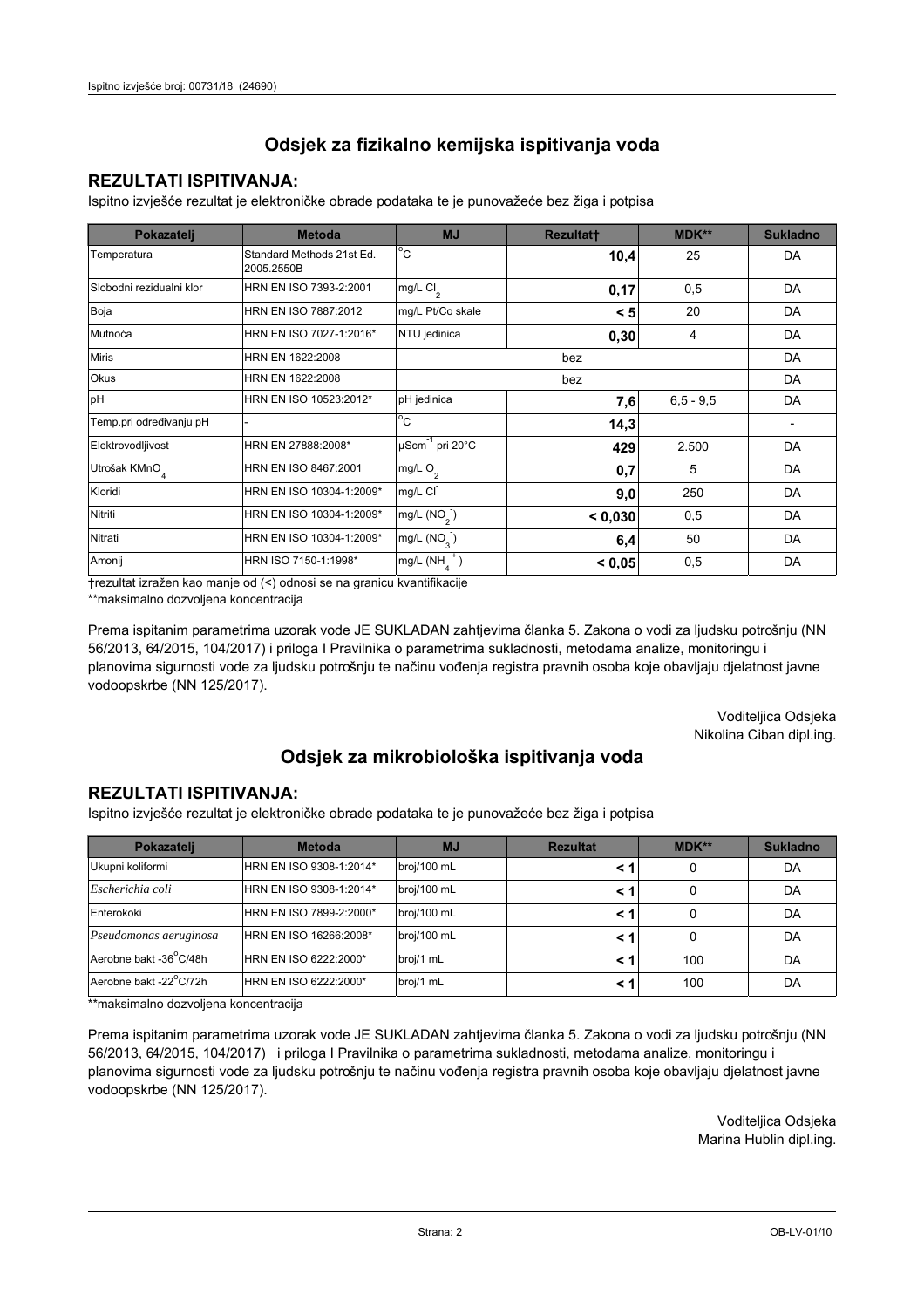



VODOOPSKRBA I ODVODNJA ZAGREBAČKE ŽUPANIJE D.O.O.-PJ IVANIĆ GRAD 10000 ZAGREB KOLEDOVČINA ULICA 1

Rakitje, 09.04.2018.

# **ISPITNO IZVJEŠĆE**

#### ISPITNO IZVJEŠĆE BROJ: 00730/18 (24689)

| Naziv uzorka:<br>Vrsta uzorka:               | VODA ZA LJUDSKU POTROŠNJU-B ANALIZA<br>Javna vodoopskrba - spremnik                       |                                   |                                                                                      |                                                                       |  |
|----------------------------------------------|-------------------------------------------------------------------------------------------|-----------------------------------|--------------------------------------------------------------------------------------|-----------------------------------------------------------------------|--|
| HEO:<br>Uzorkovao:<br>Metoda<br>uzorkovanja: | Ivanić Grad<br>Marija Vrban dipl.san.ing.<br>HRN ISO 5667-5:2011*, HRN EN ISO 19458:2008* |                                   |                                                                                      |                                                                       |  |
| Plan uzorkovanja: OB-LV-07/2018              |                                                                                           |                                   |                                                                                      |                                                                       |  |
| Uzorak uzorkovan                             |                                                                                           |                                   |                                                                                      |                                                                       |  |
| Vrijeme uzimanja uzorka:                     |                                                                                           | 05.04.2018.09:40                  | Vrijeme dostave:                                                                     | 05.04.2018.12:00                                                      |  |
| Analiza započeta:                            |                                                                                           | 05.04.2018. 12:17                 | Analiza završena:                                                                    | 09.04.2018. 13:42                                                     |  |
| Naručitelj:                                  | OIB: 54189804734                                                                          | KOLEDOVČINA ULICA 1, 10000 ZAGREB | VODOOPSKRBA I ODVODNJA ZAGREBAČKE ŽUPANIJE D.O.O.- PJ IVANIĆ GRAD                    |                                                                       |  |
| Lokacija:                                    | <b>POSTROJENJU</b>                                                                        |                                   |                                                                                      | VODOVODNI ODVOJAK, REZERVOAR VODE SOBOČANI, KLOŠTAR IVANIĆ, SLAVINA U |  |
|                                              | OIB: 54189804734                                                                          | KOLEDOVČINA ULICA 1, 10000 ZAGREB | Vodovodom upravlja:VODOOPSKRBA I ODVODNJA ZAGREBAČKE ŽUPANIJE D.O.O.- PJ IVANIĆ GRAD |                                                                       |  |
| Oblik zahtjeva:                              | Zahtjev po ugovoru                                                                        |                                   |                                                                                      |                                                                       |  |

Sukladnost je izražena uz rezultate ispitivanja.

Rukovoditeljica Službe Marina Hublin dipl.ing.

Napomena:

Rezultati ispitivanja odnose se isključivo na ispitivani uzorak. Ispitna izvješća se ne smiju umnožavati bez odobrenja Zavoda. Akreditirane metode označene su zvjezdicom (\*).

Služba za zdravstvenu ekologiju ovlaštena je kao službeni laboratorij za obavljanje određenih analiza vode za piće, hrane i mikrobiološke čistoće prema rješenju Ministarstva poljoprivrede: KLASA.UP/I-310-26/15-01/03, URBROJ:525-10/1308-15-4

Služba za zdravstvenu ekologiju ovlaštena je kao službeni laboratorij za provođenje ispitivanja vode za ljudsku potrošnju za određene parametre prema rješenju Ministarstva zdravlja: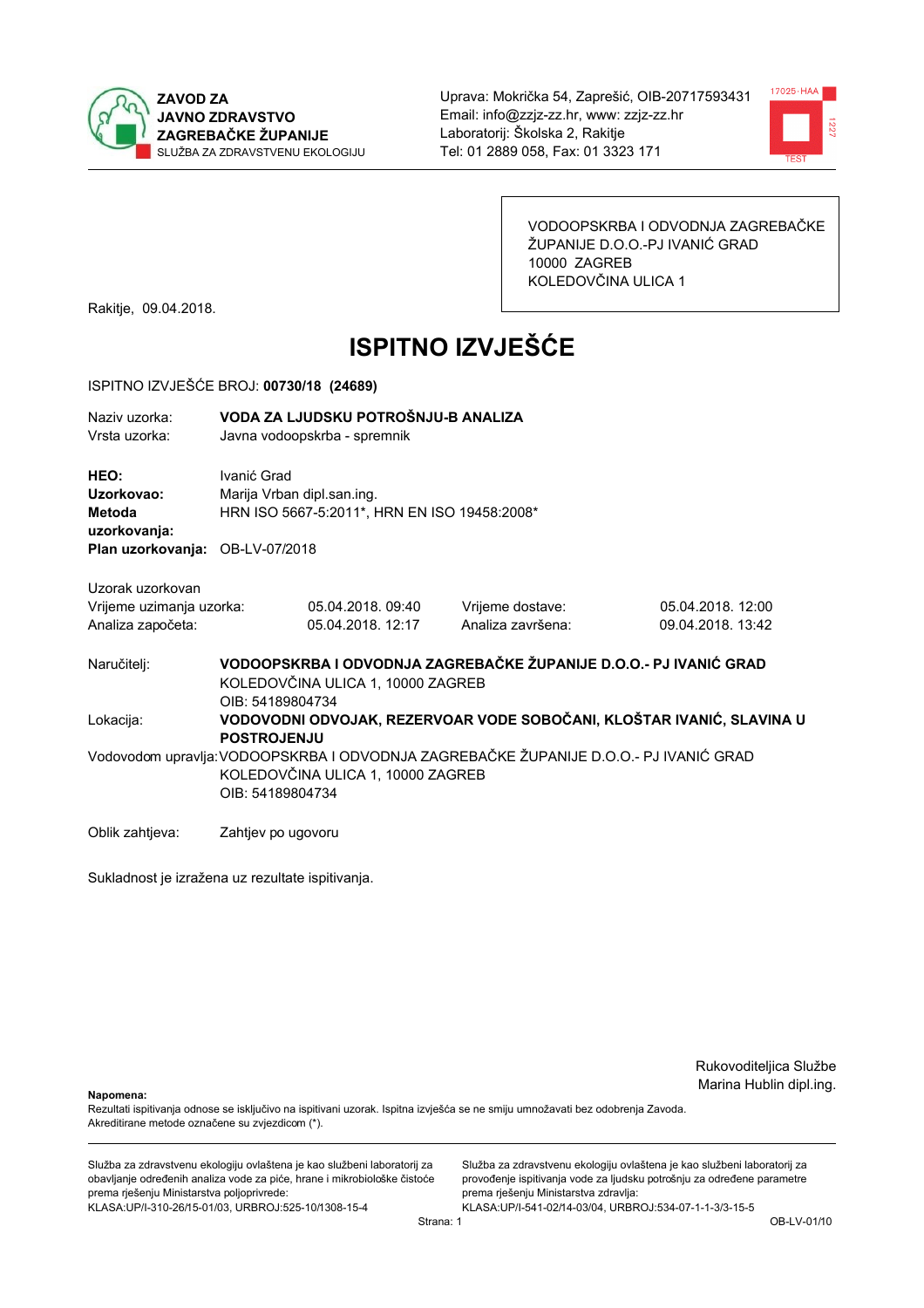## **REZULTATI ISPITIVANJA:**

Ispitno izviešće rezultat je elektroničke obrade podataka te je punovažeće bez žiga i potpisa

| Pokazatelj               | <b>Metoda</b>                           | <b>MJ</b>                  | Rezultat† | <b>MDK**</b>  | <b>Sukladno</b>          |
|--------------------------|-----------------------------------------|----------------------------|-----------|---------------|--------------------------|
| Temperatura              | Standard Methods 21st Ed.<br>2005.2550B | $^{\circ}$ C               | 11,2      | 25            | DA                       |
| Slobodni rezidualni klor | HRN EN ISO 7393-2:2001                  | mg/L $Cl2$                 | 0,22      | 0,5           | DA                       |
| Boja                     | HRN EN ISO 7887:2012                    | mg/L Pt/Co skale           | < 5       | 20            | DA                       |
| Mutnoća                  | HRN EN ISO 7027-1:2016*                 | NTU jedinica               | 0,31      | 4             | DA                       |
| <b>Miris</b>             | HRN EN 1622:2008                        |                            | bez       |               | DA                       |
| Okus                     | HRN EN 1622:2008                        |                            | DA        |               |                          |
| pH                       | HRN EN ISO 10523:2012*                  | pH jedinica                | 7,6       | $6, 5 - 9, 5$ | DA                       |
| Temp.pri određivanju pH  |                                         | $^{\circ}$ C               | 14,7      |               | $\overline{\phantom{a}}$ |
| Elektrovodljivost        | HRN EN 27888:2008*                      | $\mu$ Scm $^{-1}$ pri 20°C | 433       | 2.500         | DA                       |
| Utrošak KMnO             | HRN EN ISO 8467:2001                    | mg/L O <sub>2</sub>        | 0,5       | 5             | DA                       |
| Kloridi                  | HRN EN ISO 10304-1:2009*                | mg/L CI                    | 9,1       | 250           | DA                       |
| Nitriti                  | HRN EN ISO 10304-1:2009*                | mg/L $(NO2)$               | < 0,030   | 0,5           | DA                       |
| Nitrati                  | HRN EN ISO 10304-1:2009*                | mg/L $(NO3)$               | 6, 5      | 50            | DA                       |
| Amonij                   | HRN ISO 7150-1:1998*                    | mg/L $(NH_4^+)$            | < 0.05    | 0,5           | DA                       |
| Mangan (Mn)              | Hach LCW 532                            | µg/L                       | < 5       | 50            | DA                       |

trezultat izražen kao manje od (<) odnosi se na granicu kvantifikacije

\*\*maksimalno dozvoljena koncentracija

Prema ispitanim parametrima uzorak vode JE SUKLADAN zahtjevima članka 5. Zakona o vodi za ljudsku potrošnju (NN 56/2013, 64/2015, 104/2017) i priloga I Pravilnika o parametrima sukladnosti, metodama analize, monitoringu i planovima sigurnosti vode za ljudsku potrošnju te načinu vođenja registra pravnih osoba koje obavljaju djelatnost javne vodoopskrbe (NN 125/2017).

> Voditeljica Odsjeka Nikolina Ciban dipl.ing.

## Odsjek za mikrobiološka ispitivanja voda

## **REZULTATI ISPITIVANJA:**

Ispitno izvješće rezultat je elektroničke obrade podataka te je punovažeće bez žiga i potpisa

| Pokazatelj             | <b>Metoda</b>           | <b>MJ</b>   | <b>Rezultat</b> | MDK** | <b>Sukladno</b> |
|------------------------|-------------------------|-------------|-----------------|-------|-----------------|
| Ukupni koliformi       | HRN EN ISO 9308-1:2014* | broj/100 mL |                 |       | DA              |
| Escherichia coli       | HRN EN ISO 9308-1:2014* | broj/100 mL |                 |       | DA              |
| Enterokoki             | HRN EN ISO 7899-2:2000* | broj/100 mL |                 |       | DA              |
| Pseudomonas aeruginosa | HRN EN ISO 16266:2008*  | broj/100 mL |                 |       | DA              |
| Aerobne bakt -36°C/48h | HRN EN ISO 6222:2000*   | broj/1 mL   |                 | 100   | DA              |
| Aerobne bakt -22°C/72h | HRN EN ISO 6222:2000*   | broj/1 mL   | < 1             | 100   | DA              |

\*\*maksimalno dozvoljena koncentracija

Prema ispitanim parametrima uzorak vode JE SUKLADAN zahtjevima članka 5. Zakona o vodi za ljudsku potrošnju (NN 56/2013, 64/2015, 104/2017) i priloga I Pravilnika o parametrima sukladnosti, metodama analize, monitoringu i planovima sigurnosti vode za ljudsku potrošnju te načinu vođenja registra pravnih osoba koje obavljaju djelatnost javne vodoopskrbe (NN 125/2017).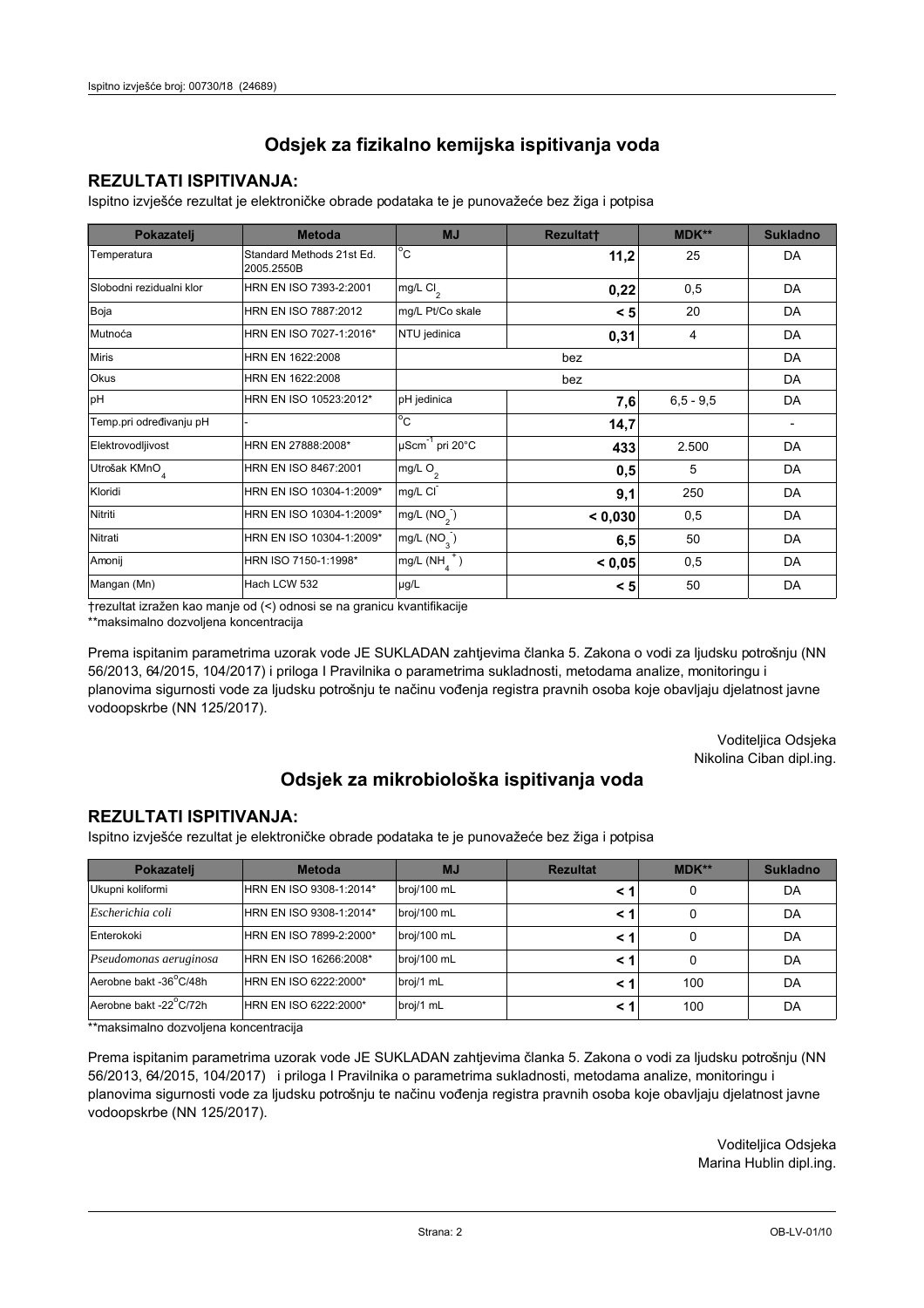



VODOOPSKRBA I ODVODNJA ZAGREBAČKE ŽUPANIJE D.O.O.-PJ IVANIĆ GRAD 10000 ZAGREB KOLEDOVČINA ULICA 1

Rakitje, 09.04.2018.

# **ISPITNO IZVJEŠĆE**

#### ISPITNO IZVJEŠĆE BROJ: 00729/18 (24688)

| Naziv uzorka:<br>Vrsta uzorka:                                                  |                                                                                                                                                                                                                  | VODA ZA LJUDSKU POTROŠNJU<br>Javna vodoopskrba - razvodni sustav |                                       |                                        |  |
|---------------------------------------------------------------------------------|------------------------------------------------------------------------------------------------------------------------------------------------------------------------------------------------------------------|------------------------------------------------------------------|---------------------------------------|----------------------------------------|--|
| HEO:<br>Uzorkovao:<br>Metoda<br>uzorkovanja:<br>Plan uzorkovanja: OB-LV-07/2018 | Ivanić Grad<br>Marija Vrban dipl.san.ing.<br>HRN ISO 5667-5:2011*, HRN EN ISO 19458:2008*                                                                                                                        |                                                                  |                                       |                                        |  |
| Uzorak uzorkovan<br>Vrijeme uzimanja uzorka:<br>Analiza započeta:               |                                                                                                                                                                                                                  | 05.04.2018.09:20<br>05.04.2018. 12:15                            | Vrijeme dostave:<br>Analiza završena: | 05.04.2018. 12:00<br>09.04.2018. 13:42 |  |
| Naručitelj:                                                                     | VODOOPSKRBA I ODVODNJA ZAGREBAČKE ŽUPANIJE D.O.O.- PJ IVANIĆ GRAD<br>KOLEDOVČINA ULICA 1, 10000 ZAGREB<br>OIB: 54189804734                                                                                       |                                                                  |                                       |                                        |  |
| Lokacija:                                                                       | OŠ BRAĆE RADIĆA, ŠKOLSKA 20, KLOŠTAR IVANIĆ, SLAVINA U KUHINJI<br>Vodovodom upravlja: VODOOPSKRBA I ODVODNJA ZAGREBAČKE ŽUPANIJE D.O.O.- PJ IVANIĆ GRAD<br>KOLEDOVČINA ULICA 1, 10000 ZAGREB<br>OIB: 54189804734 |                                                                  |                                       |                                        |  |
| Oblik zahtjeva:                                                                 | Zahtjev po ugovoru                                                                                                                                                                                               |                                                                  |                                       |                                        |  |

Sukladnost je izražena uz rezultate ispitivanja.

Rukovoditeljica Službe Marina Hublin dipl.ing.

Napomena:

Rezultati ispitivanja odnose se isključivo na ispitivani uzorak. Ispitna izvješća se ne smiju umnožavati bez odobrenja Zavoda. Akreditirane metode označene su zvjezdicom (\*).

Služba za zdravstvenu ekologiju ovlaštena je kao službeni laboratorij za obavljanje određenih analiza vode za piće, hrane i mikrobiološke čistoće prema rješenju Ministarstva poljoprivrede: KLASA.UP/I-310-26/15-01/03, URBROJ:525-10/1308-15-4

Služba za zdravstvenu ekologiju ovlaštena je kao službeni laboratorij za provođenje ispitivanja vode za ljudsku potrošnju za određene parametre prema rješenju Ministarstva zdravlja: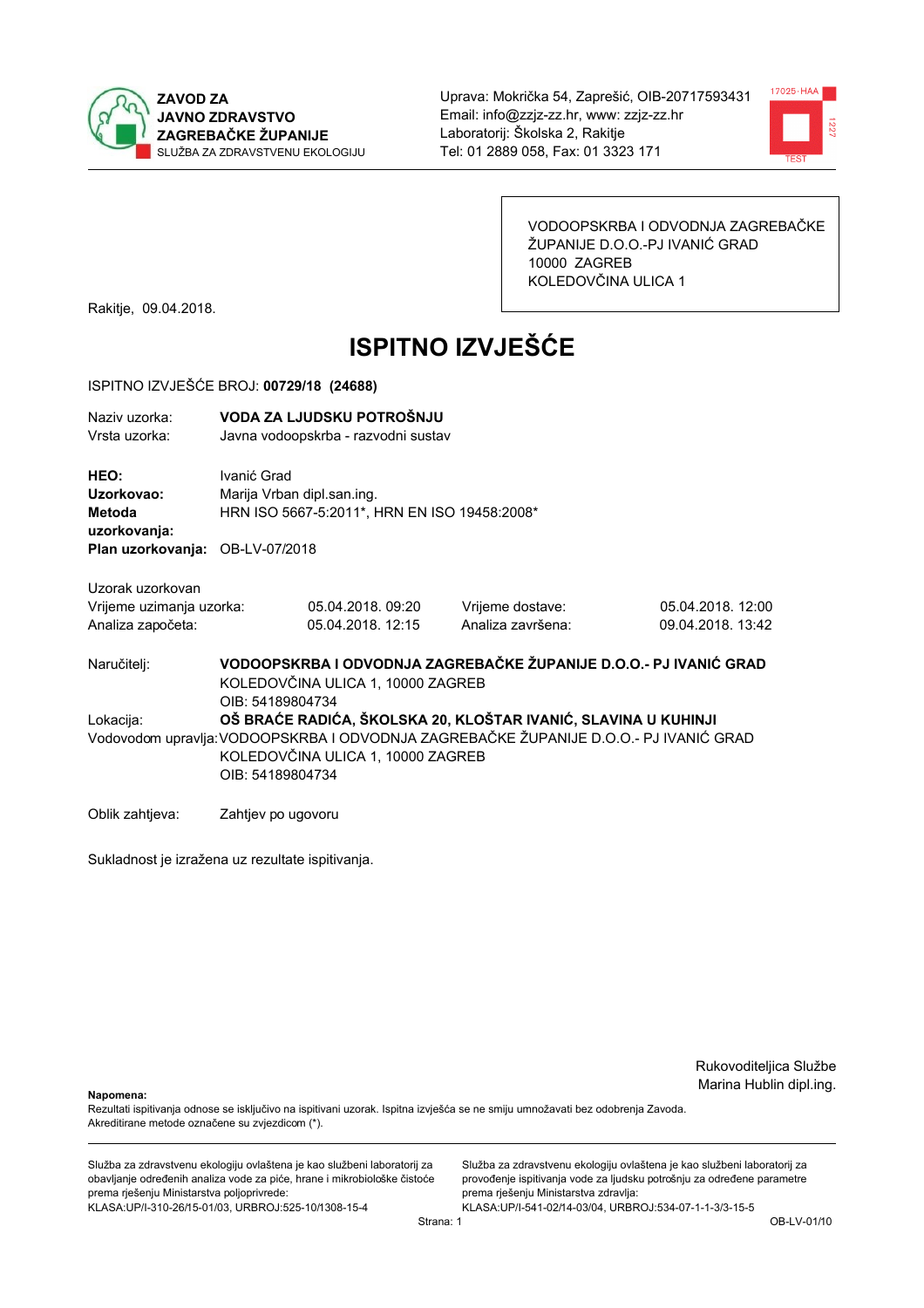## **REZULTATI ISPITIVANJA:**

Ispitno izviešće rezultat je elektroničke obrade podataka te je punovažeće bez žiga i potpisa

| Pokazatelj                | <b>Metoda</b>                           | <b>MJ</b>                   | Rezultatt | <b>MDK**</b>  | <b>Sukladno</b> |
|---------------------------|-----------------------------------------|-----------------------------|-----------|---------------|-----------------|
| Temperatura               | Standard Methods 21st Ed.<br>2005.2550B | $^{\circ}$ C                | 9,8       | 25            | DA              |
| Slobodni rezidualni klor  | HRN EN ISO 7393-2:2001                  | $mg/L$ Cl <sub>2</sub>      | 0,17      | 0,5           | DA              |
| Boja                      | HRN EN ISO 7887:2012                    | mg/L Pt/Co skale            | < 5       | 20            | DA              |
| Mutnoća                   | HRN EN ISO 7027-1:2016*                 | NTU jedinica                | 0,38      | 4             | DA              |
| <b>Miris</b>              | HRN EN 1622:2008                        |                             |           | DA            |                 |
| Okus                      | HRN EN 1622:2008                        |                             | DA        |               |                 |
| pH                        | HRN EN ISO 10523:2012*                  | pH jedinica                 | 7,6       | $6, 5 - 9, 5$ | DA              |
| Temp.pri određivanju pH   |                                         | $^{\circ}$ C                | 14,5      |               |                 |
| Elektrovodljivost         | HRN EN 27888:2008*                      | µScm <sup>-1</sup> pri 20°C | 436       | 2.500         | DA              |
| Utrošak KMnO <sub>4</sub> | HRN EN ISO 8467:2001                    | mg/L $O_2$                  | 0,7       | 5             | DA              |
| Kloridi                   | HRN EN ISO 10304-1:2009*                | mg/L CI                     | 8,9       | 250           | DA              |
| Nitriti                   | HRN EN ISO 10304-1:2009*                | mg/L (NO <sub>2</sub> )     | < 0.030   | 0,5           | DA              |
| Nitrati                   | HRN EN ISO 10304-1:2009*                | mg/L $(NO_{\alpha})$        | 6,4       | 50            | DA              |
| Amonij                    | HRN ISO 7150-1:1998*                    | mg/L (NH                    | < 0.05    | 0,5           | DA              |

trezultat izražen kao manje od (<) odnosi se na granicu kvantifikacije

\*\*maksimalno dozvoljena koncentracija

Prema ispitanim parametrima uzorak vode JE SUKLADAN zahtjevima članka 5. Zakona o vodi za ljudsku potrošnju (NN 56/2013, 64/2015, 104/2017) i priloga I Pravilnika o parametrima sukladnosti, metodama analize, monitoringu i planovima sigurnosti vode za ljudsku potrošnju te načinu vođenja registra pravnih osoba koje obavljaju djelatnost javne vodoopskrbe (NN 125/2017).

> Voditeljica Odsjeka Nikolina Ciban dipl.ing.

## Odsjek za mikrobiološka ispitivanja voda

### **REZULTATI ISPITIVANJA:**

Ispitno izvješće rezultat je elektroničke obrade podataka te je punovažeće bez žiga i potpisa

| Pokazatelj             | <b>Metoda</b>           | <b>MJ</b>   | <b>Rezultat</b> | MDK** | <b>Sukladno</b> |
|------------------------|-------------------------|-------------|-----------------|-------|-----------------|
| Ukupni koliformi       | HRN EN ISO 9308-1:2014* | broj/100 mL |                 |       | DA              |
| Escherichia coli       | HRN EN ISO 9308-1:2014* | broj/100 mL | < 1             |       | DA              |
| Enterokoki             | HRN EN ISO 7899-2:2000* | broj/100 mL | < '             |       | DA              |
| Pseudomonas aeruginosa | HRN EN ISO 16266:2008*  | broj/100 mL | < 1             | 0     | DA              |
| Aerobne bakt -36 C/48h | HRN EN ISO 6222:2000*   | broj/1 mL   |                 | 100   | DA              |
| Aerobne bakt -22°C/72h | HRN EN ISO 6222:2000*   | broj/1 mL   |                 | 100   | DA              |

\*\*maksimalno dozvoljena koncentracija

Prema ispitanim parametrima uzorak vode JE SUKLADAN zahtjevima članka 5. Zakona o vodi za ljudsku potrošnju (NN 56/2013, 64/2015, 104/2017) i priloga I Pravilnika o parametrima sukladnosti, metodama analize, monitoringu i planovima sigurnosti vode za ljudsku potrošnju te načinu vođenja registra pravnih osoba koje obavljaju djelatnost javne vodoopskrbe (NN 125/2017).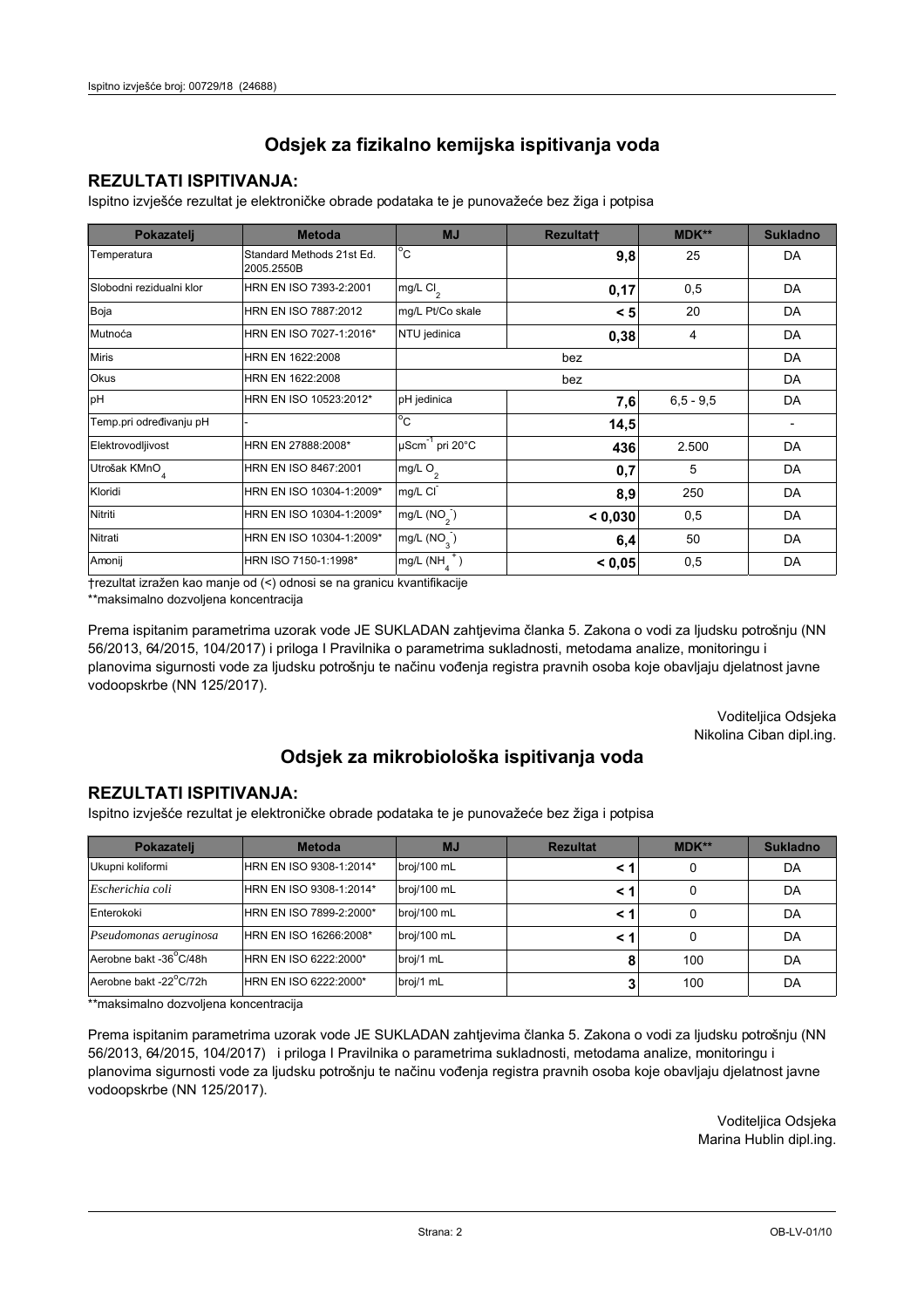



VODOOPSKRBA I ODVODNJA ZAGREBAČKE ŽUPANIJE D.O.O.-PJ IVANIĆ GRAD 10000 ZAGREB KOLEDOVČINA ULICA 1

Rakitje, 09.04.2018.

# **ISPITNO IZVJEŠĆE**

#### ISPITNO IZVJEŠĆE BROJ: 00728/18 (24687)

| Naziv uzorka:<br>Vrsta uzorka:                                                  |                                                                                                                                                                                                                   | VODA ZA LJUDSKU POTROŠNJU<br>Javna vodoopskrba - razvodni sustav |                                                                   |                                        |
|---------------------------------------------------------------------------------|-------------------------------------------------------------------------------------------------------------------------------------------------------------------------------------------------------------------|------------------------------------------------------------------|-------------------------------------------------------------------|----------------------------------------|
| HEO:<br>Uzorkovao:<br>Metoda<br>uzorkovanja:<br>Plan uzorkovanja: OB-LV-07/2018 | Ivanić Grad<br>Marija Vrban dipl.san.ing.<br>HRN ISO 5667-5:2011*, HRN EN ISO 19458:2008*                                                                                                                         |                                                                  |                                                                   |                                        |
| Uzorak uzorkovan<br>Vrijeme uzimanja uzorka:<br>Analiza započeta:               |                                                                                                                                                                                                                   | 05.04.2018, 09:10<br>05.04.2018. 12:14                           | Vrijeme dostave:<br>Analiza završena:                             | 05.04.2018. 12:00<br>09.04.2018. 13:41 |
| Naručitelj:                                                                     | OIB: 54189804734                                                                                                                                                                                                  | KOLEDOVČINA ULICA 1, 10000 ZAGREB                                | VODOOPSKRBA I ODVODNJA ZAGREBAČKE ŽUPANIJE D.O.O.- PJ IVANIĆ GRAD |                                        |
| Lokacija:                                                                       | DV PROLJEĆE, NAFTAPLINSKA BB, KLOŠTAR IVANIĆ, SLAVINA U KUHINJI<br>Vodovodom upravlja: VODOOPSKRBA I ODVODNJA ZAGREBAČKE ŽUPANIJE D.O.O.- PJ IVANIĆ GRAD<br>KOLEDOVČINA ULICA 1, 10000 ZAGREB<br>OIB: 54189804734 |                                                                  |                                                                   |                                        |
| Oblik zahtjeva:                                                                 | Zahtjev po ugovoru                                                                                                                                                                                                |                                                                  |                                                                   |                                        |

Sukladnost je izražena uz rezultate ispitivanja.

Rukovoditeljica Službe Marina Hublin dipl.ing.

Napomena:

Rezultati ispitivanja odnose se isključivo na ispitivani uzorak. Ispitna izvješća se ne smiju umnožavati bez odobrenja Zavoda. Akreditirane metode označene su zvjezdicom (\*).

Služba za zdravstvenu ekologiju ovlaštena je kao službeni laboratorij za obavljanje određenih analiza vode za piće, hrane i mikrobiološke čistoće prema rješenju Ministarstva poljoprivrede: KLASA.UP/I-310-26/15-01/03, URBROJ:525-10/1308-15-4

Služba za zdravstvenu ekologiju ovlaštena je kao službeni laboratorij za provođenje ispitivanja vode za ljudsku potrošnju za određene parametre prema rješenju Ministarstva zdravlja: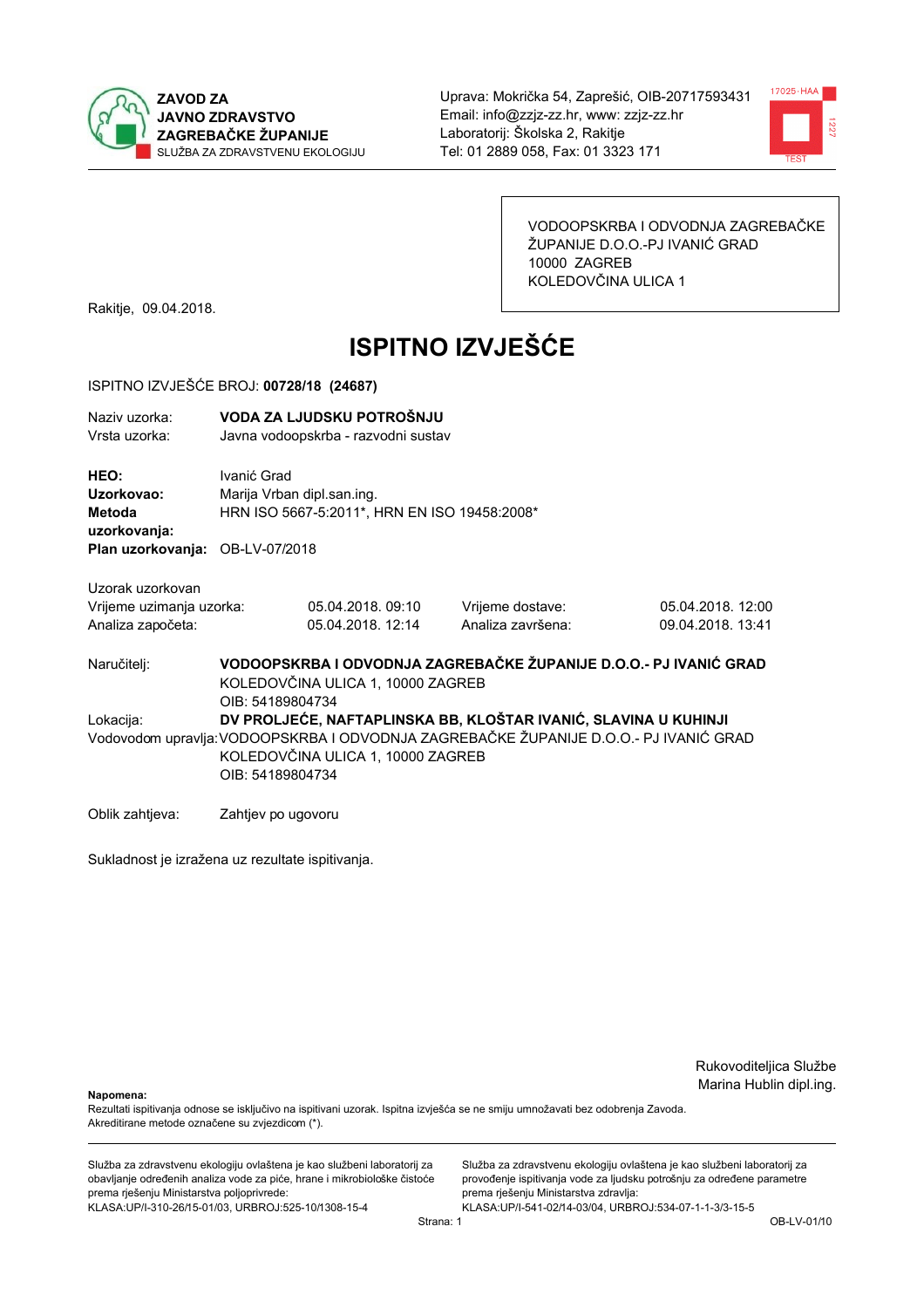## **REZULTATI ISPITIVANJA:**

Ispitno izviešće rezultat je elektroničke obrade podataka te je punovažeće bez žiga i potpisa

| Pokazatelj                | <b>Metoda</b>                           | <b>MJ</b>                   | Rezultatt | <b>MDK**</b>  | <b>Sukladno</b> |
|---------------------------|-----------------------------------------|-----------------------------|-----------|---------------|-----------------|
| Temperatura               | Standard Methods 21st Ed.<br>2005.2550B | $^{\circ}$ C                | 8,4       | 25            | DA              |
| Slobodni rezidualni klor  | HRN EN ISO 7393-2:2001                  | $mg/L$ Cl <sub>2</sub>      | 0,20      | 0,5           | DA              |
| Boja                      | HRN EN ISO 7887:2012                    | mg/L Pt/Co skale            | < 5       | 20            | DA              |
| Mutnoća                   | HRN EN ISO 7027-1:2016*                 | NTU jedinica                | 0,32      | 4             | DA              |
| <b>Miris</b>              | HRN EN 1622:2008                        |                             |           | DA            |                 |
| Okus                      | HRN EN 1622:2008                        | bez                         |           |               | DA              |
| pH                        | HRN EN ISO 10523:2012*                  | pH jedinica                 | 7,5       | $6, 5 - 9, 5$ | DA              |
| Temp.pri određivanju pH   |                                         | $^{\circ}$ C                | 14,7      |               |                 |
| Elektrovodljivost         | HRN EN 27888:2008*                      | µScm <sup>-1</sup> pri 20°C | 436       | 2.500         | DA              |
| Utrošak KMnO <sub>4</sub> | HRN EN ISO 8467:2001                    | mg/L $O_2$                  | 0,7       | 5             | DA              |
| Kloridi                   | HRN EN ISO 10304-1:2009*                | mg/L CI                     | 9,0       | 250           | DA              |
| Nitriti                   | HRN EN ISO 10304-1:2009*                | mg/L (NO <sub>2</sub> )     | < 0.030   | 0,5           | DA              |
| Nitrati                   | HRN EN ISO 10304-1:2009*                | mg/L $(NO_{\alpha})$        | 6,3       | 50            | DA              |
| Amonij                    | HRN ISO 7150-1:1998*                    | mg/L (NH                    | < 0.05    | 0,5           | DA              |

trezultat izražen kao manje od (<) odnosi se na granicu kvantifikacije

\*\*maksimalno dozvoljena koncentracija

Prema ispitanim parametrima uzorak vode JE SUKLADAN zahtjevima članka 5. Zakona o vodi za ljudsku potrošnju (NN 56/2013, 64/2015, 104/2017) i priloga I Pravilnika o parametrima sukladnosti, metodama analize, monitoringu i planovima sigurnosti vode za ljudsku potrošnju te načinu vođenja registra pravnih osoba koje obavljaju djelatnost javne vodoopskrbe (NN 125/2017).

> Voditeljica Odsjeka Nikolina Ciban dipl.ing.

## Odsjek za mikrobiološka ispitivanja voda

### **REZULTATI ISPITIVANJA:**

Ispitno izvješće rezultat je elektroničke obrade podataka te je punovažeće bez žiga i potpisa

| Pokazatelj             | <b>Metoda</b>           | <b>MJ</b>   | <b>Rezultat</b> | MDK** | <b>Sukladno</b> |
|------------------------|-------------------------|-------------|-----------------|-------|-----------------|
| Ukupni koliformi       | HRN EN ISO 9308-1:2014* | broj/100 mL |                 |       | DA              |
| Escherichia coli       | HRN EN ISO 9308-1:2014* | broj/100 mL | < 1             |       | DA              |
| Enterokoki             | HRN EN ISO 7899-2:2000* | broj/100 mL | < '             |       | DA              |
| Pseudomonas aeruginosa | HRN EN ISO 16266:2008*  | broj/100 mL | < 1             | 0     | DA              |
| Aerobne bakt -36 C/48h | HRN EN ISO 6222:2000*   | broj/1 mL   |                 | 100   | DA              |
| Aerobne bakt -22°C/72h | HRN EN ISO 6222:2000*   | broj/1 mL   | < '             | 100   | DA              |

\*\*maksimalno dozvoljena koncentracija

Prema ispitanim parametrima uzorak vode JE SUKLADAN zahtjevima članka 5. Zakona o vodi za ljudsku potrošnju (NN 56/2013, 64/2015, 104/2017) i priloga I Pravilnika o parametrima sukladnosti, metodama analize, monitoringu i planovima sigurnosti vode za ljudsku potrošnju te načinu vođenja registra pravnih osoba koje obavljaju djelatnost javne vodoopskrbe (NN 125/2017).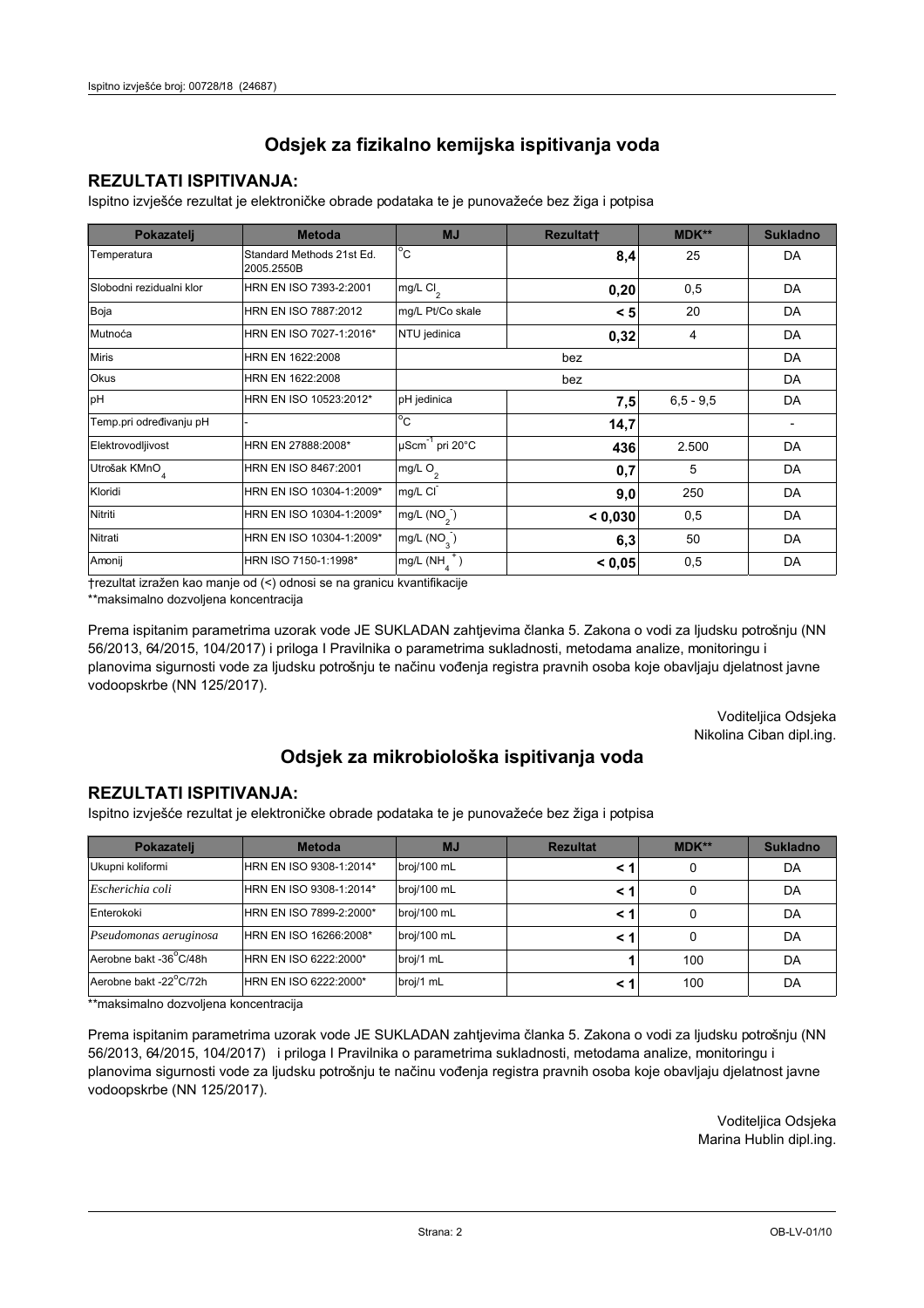



VODOOPSKRBA I ODVODNJA ZAGREBAČKE ŽUPANIJE D.O.O.-PJ IVANIĆ GRAD 10000 ZAGREB KOLEDOVČINA ULICA 1

Rakitje, 09.04.2018.

# **ISPITNO IZVJEŠĆE**

#### ISPITNO IZVJEŠĆE BROJ: 00727/18 (24686)

| Naziv uzorka:<br>Vrsta uzorka:                                           |                                                                                                                                                                                                                         | VODA ZA LJUDSKU POTROŠNJU<br>Javna vodoopskrba - razvodni sustav                            |                                       |                                        |  |
|--------------------------------------------------------------------------|-------------------------------------------------------------------------------------------------------------------------------------------------------------------------------------------------------------------------|---------------------------------------------------------------------------------------------|---------------------------------------|----------------------------------------|--|
| HEO:<br>Uzorkovao:<br><b>Metoda</b><br>uzorkovanja:<br>Plan uzorkovanja: | Ivanić Grad                                                                                                                                                                                                             | Marija Vrban dipl.san.ing.<br>HRN ISO 5667-5:2011*, HRN EN ISO 19458:2008*<br>OB-LV-07/2018 |                                       |                                        |  |
| Uzorak uzorkovan                                                         |                                                                                                                                                                                                                         |                                                                                             |                                       |                                        |  |
| Vrijeme uzimanja uzorka:<br>Analiza započeta:                            |                                                                                                                                                                                                                         | 05.04.2018.09:00<br>05.04.2018. 12:13                                                       | Vrijeme dostave:<br>Analiza završena: | 05.04.2018. 12:00<br>09.04.2018. 13:41 |  |
| Naručitelj:                                                              | VODOOPSKRBA I ODVODNJA ZAGREBAČKE ŽUPANIJE D.O.O.- PJ IVANIĆ GRAD<br>KOLEDOVČINA ULICA 1, 10000 ZAGREB<br>OIB: 54189804734                                                                                              |                                                                                             |                                       |                                        |  |
| Lokacija:                                                                | PRECRPNA STANICA, VUKOVARSKA ULICA, KLOŠTAR IVANIĆ, SLAVINA U KUHINJI<br>Vodovodom upravlja: VODOOPSKRBA I ODVODNJA ZAGREBAČKE ŽUPANIJE D.O.O.- PJ IVANIĆ GRAD<br>KOLEDOVČINA ULICA 1, 10000 ZAGREB<br>OIB: 54189804734 |                                                                                             |                                       |                                        |  |
| Oblik zahtjeva:                                                          | Zahtjev po ugovoru                                                                                                                                                                                                      |                                                                                             |                                       |                                        |  |

Sukladnost je izražena uz rezultate ispitivanja.

Rukovoditeljica Službe Marina Hublin dipl.ing.

Napomena:

Rezultati ispitivanja odnose se isključivo na ispitivani uzorak. Ispitna izvješća se ne smiju umnožavati bez odobrenja Zavoda. Akreditirane metode označene su zvjezdicom (\*).

Služba za zdravstvenu ekologiju ovlaštena je kao službeni laboratorij za obavljanje određenih analiza vode za piće, hrane i mikrobiološke čistoće prema rješenju Ministarstva poljoprivrede: KLASA.UP/I-310-26/15-01/03, URBROJ:525-10/1308-15-4

Služba za zdravstvenu ekologiju ovlaštena je kao službeni laboratorij za provođenje ispitivanja vode za ljudsku potrošnju za određene parametre prema rješenju Ministarstva zdravlja: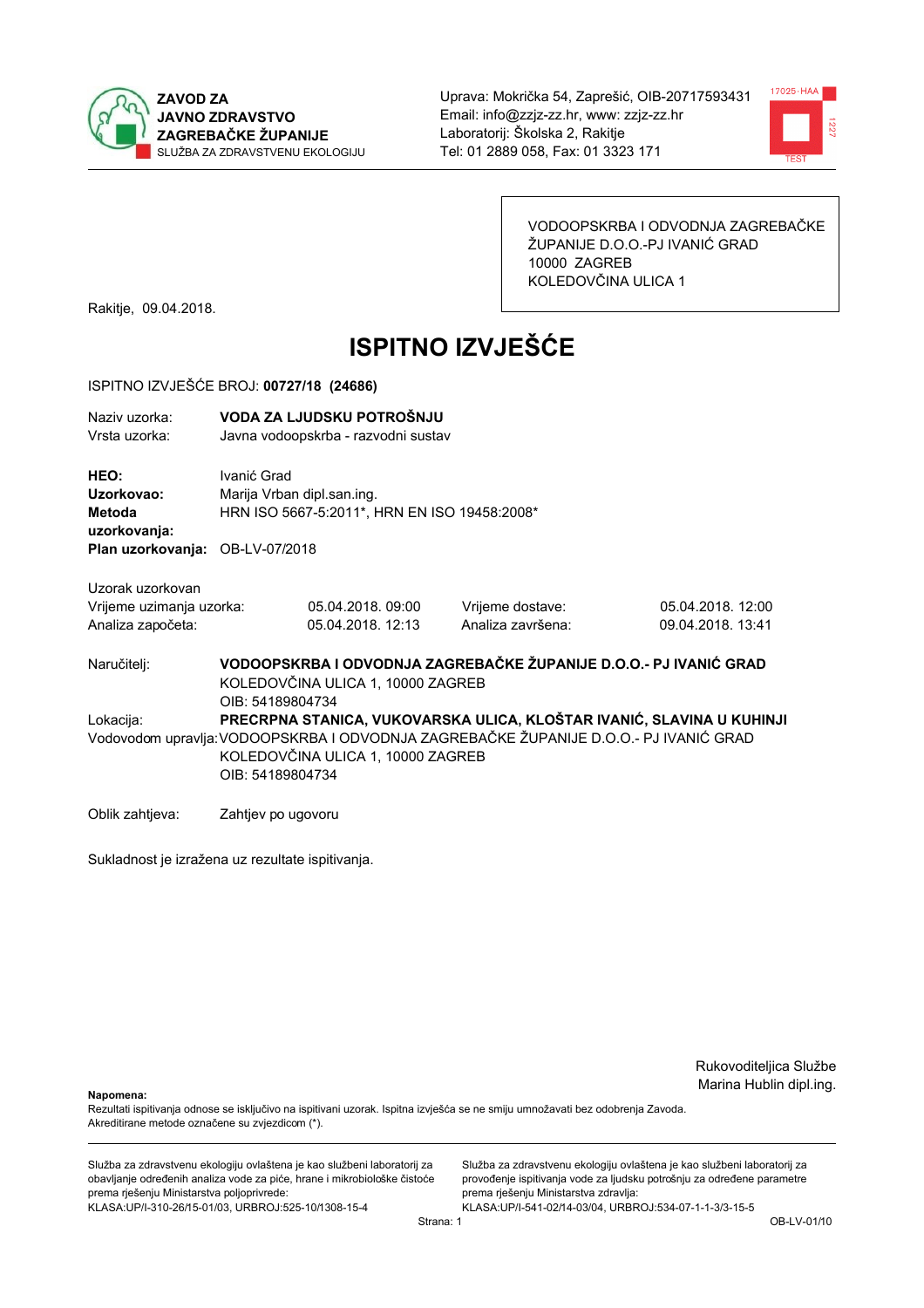## **REZULTATI ISPITIVANJA:**

Ispitno izviešće rezultat je elektroničke obrade podataka te je punovažeće bez žiga i potpisa

| Pokazatelj                | <b>Metoda</b>                           | <b>MJ</b>                   | <b>Rezultatt</b> | <b>MDK**</b>  | <b>Sukladno</b> |
|---------------------------|-----------------------------------------|-----------------------------|------------------|---------------|-----------------|
| Temperatura               | Standard Methods 21st Ed.<br>2005.2550B | $^{\circ}$ C                | 11,8             | 25            | DA              |
| Slobodni rezidualni klor  | HRN EN ISO 7393-2:2001                  | $mg/L$ Cl <sub>2</sub>      | 0,21             | 0,5           | DA              |
| Boja                      | HRN EN ISO 7887:2012                    | mg/L Pt/Co skale            | < 5              | 20            | DA              |
| Mutnoća                   | HRN EN ISO 7027-1:2016*                 | NTU jedinica                | 0,29             | 4             | DA              |
| <b>Miris</b>              | HRN EN 1622:2008                        |                             | DA               |               |                 |
| Okus                      | HRN EN 1622:2008                        |                             | DA               |               |                 |
| pH                        | HRN EN ISO 10523:2012*                  | pH jedinica                 | 7,6              | $6, 5 - 9, 5$ | DA              |
| Temp.pri određivanju pH   |                                         | $^{\circ}$ C                | 14,6             |               |                 |
| Elektrovodljivost         | HRN EN 27888:2008*                      | µScm <sup>-1</sup> pri 20°C | 443              | 2.500         | DA              |
| Utrošak KMnO <sub>4</sub> | HRN EN ISO 8467:2001                    | mg/L O <sub>2</sub>         | 0,6              | 5             | DA              |
| Kloridi                   | HRN EN ISO 10304-1:2009*                | mg/L CI                     | 9,1              | 250           | DA              |
| Nitriti                   | HRN EN ISO 10304-1:2009*                | mg/L $(NO2)$                | < 0,030          | 0,5           | DA              |
| Nitrati                   | HRN EN ISO 10304-1:2009*                | mg/L (NO <sub>3</sub> )     | 6,5              | 50            | DA              |
| Amonij                    | HRN ISO 7150-1:1998*                    | mg/L (NH                    | < 0.05           | 0,5           | DA              |

trezultat izražen kao manje od (<) odnosi se na granicu kvantifikacije

\*\*maksimalno dozvoljena koncentracija

Prema ispitanim parametrima uzorak vode JE SUKLADAN zahtjevima članka 5. Zakona o vodi za ljudsku potrošnju (NN 56/2013, 64/2015, 104/2017) i priloga I Pravilnika o parametrima sukladnosti, metodama analize, monitoringu i planovima sigurnosti vode za ljudsku potrošnju te načinu vođenja registra pravnih osoba koje obavljaju djelatnost javne vodoopskrbe (NN 125/2017).

> Voditeljica Odsjeka Nikolina Ciban dipl.ing.

## Odsjek za mikrobiološka ispitivanja voda

### **REZULTATI ISPITIVANJA:**

Ispitno izvješće rezultat je elektroničke obrade podataka te je punovažeće bez žiga i potpisa

| Pokazatelj             | <b>Metoda</b>           | <b>MJ</b>   | <b>Rezultat</b> | MDK** | <b>Sukladno</b> |
|------------------------|-------------------------|-------------|-----------------|-------|-----------------|
| Ukupni koliformi       | HRN EN ISO 9308-1:2014* | broj/100 mL |                 |       | DA              |
| Escherichia coli       | HRN EN ISO 9308-1:2014* | broj/100 mL | < 1             |       | DA              |
| Enterokoki             | HRN EN ISO 7899-2:2000* | broj/100 mL | < '             |       | DA              |
| Pseudomonas aeruginosa | HRN EN ISO 16266:2008*  | broj/100 mL | < 1             | 0     | DA              |
| Aerobne bakt -36 C/48h | HRN EN ISO 6222:2000*   | broj/1 mL   |                 | 100   | DA              |
| Aerobne bakt -22°C/72h | HRN EN ISO 6222:2000*   | broj/1 mL   |                 | 100   | DA              |

\*\*maksimalno dozvoljena koncentracija

Prema ispitanim parametrima uzorak vode JE SUKLADAN zahtjevima članka 5. Zakona o vodi za ljudsku potrošnju (NN 56/2013, 64/2015, 104/2017) i priloga I Pravilnika o parametrima sukladnosti, metodama analize, monitoringu i planovima sigurnosti vode za ljudsku potrošnju te načinu vođenja registra pravnih osoba koje obavljaju djelatnost javne vodoopskrbe (NN 125/2017).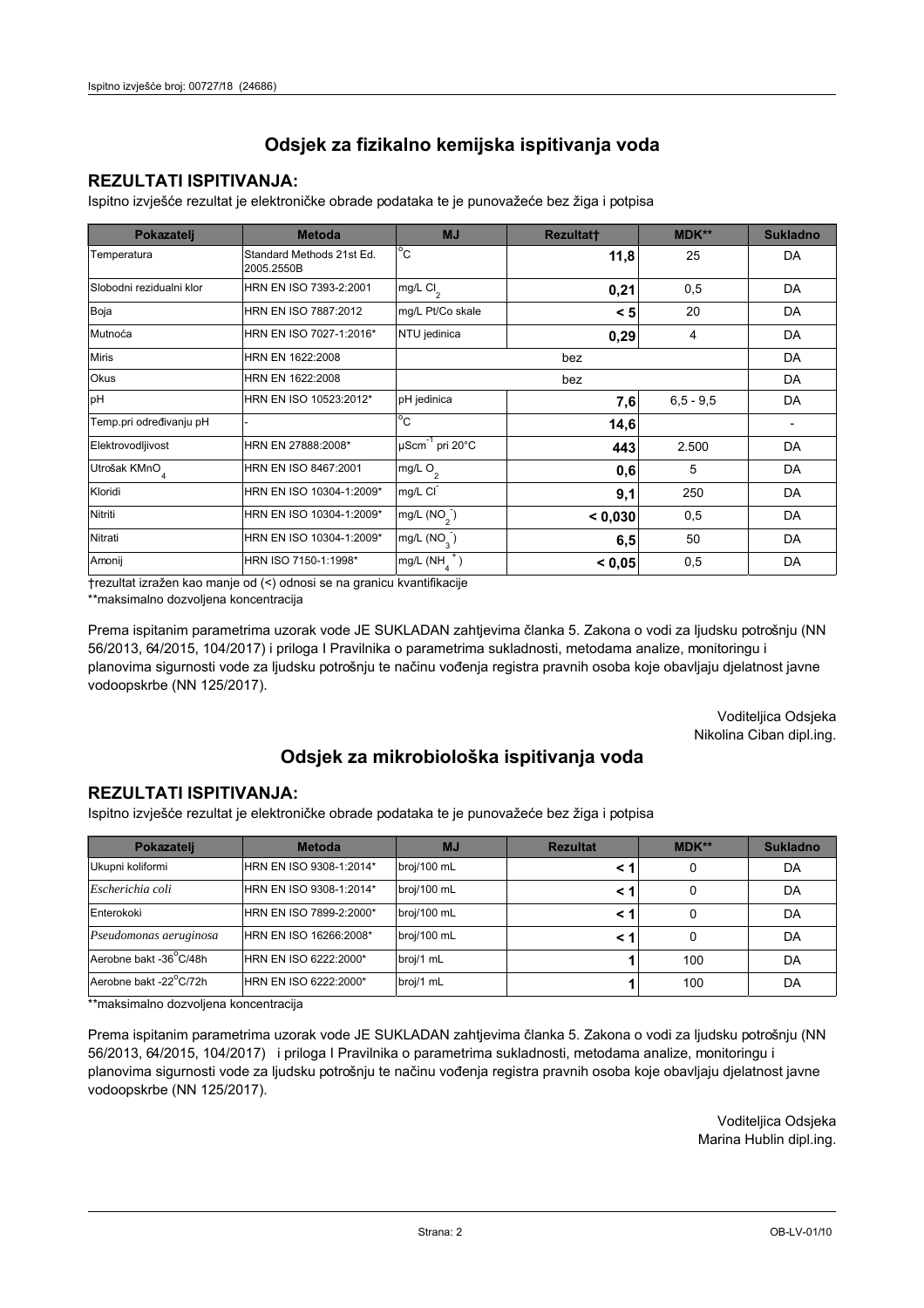



VODOOPSKRBA I ODVODNJA ZAGREBAČKE ŽUPANIJE D.O.O.-PJ IVANIĆ GRAD 10000 ZAGREB KOLEDOVČINA ULICA 1

Rakitje, 09.04.2018.

# **ISPITNO IZVJEŠĆE**

#### ISPITNO IZVJEŠĆE BROJ: 00726/18 (24685)

| Naziv uzorka:<br>Vrsta uzorka:                                           |                                                                                                                                                                                                                           | VODA ZA LJUDSKU POTROŠNJU<br>Javna vodoopskrba - razvodni sustav           |                                       |                                       |  |
|--------------------------------------------------------------------------|---------------------------------------------------------------------------------------------------------------------------------------------------------------------------------------------------------------------------|----------------------------------------------------------------------------|---------------------------------------|---------------------------------------|--|
| HEO:<br>Uzorkovao:<br><b>Metoda</b><br>uzorkovanja:<br>Plan uzorkovanja: | Ivanić Grad<br>OB-LV-07/2018                                                                                                                                                                                              | Marija Vrban dipl.san.ing.<br>HRN ISO 5667-5:2011*, HRN EN ISO 19458:2008* |                                       |                                       |  |
|                                                                          |                                                                                                                                                                                                                           |                                                                            |                                       |                                       |  |
| Uzorak uzorkovan<br>Vrijeme uzimanja uzorka:<br>Analiza započeta:        |                                                                                                                                                                                                                           | 05.04.2018.08:40<br>05.04.2018. 12:12                                      | Vrijeme dostave:<br>Analiza završena: | 05.04.2018.12:00<br>09.04.2018. 13:40 |  |
| Naručitelj:                                                              | VODOOPSKRBA I ODVODNJA ZAGREBAČKE ŽUPANIJE D.O.O.- PJ IVANIĆ GRAD<br>KOLEDOVČINA ULICA 1, 10000 ZAGREB<br>OIB: 54189804734                                                                                                |                                                                            |                                       |                                       |  |
| Lokacija:                                                                | OŠ STJEPANA BASARIČEKA, MILKE TRNINE 14, IVANIĆ GRAD, SLAVINA U KUHINJI<br>Vodovodom upravlja: VODOOPSKRBA I ODVODNJA ZAGREBAČKE ŽUPANIJE D.O.O.- PJ IVANIĆ GRAD<br>KOLEDOVČINA ULICA 1, 10000 ZAGREB<br>OIB: 54189804734 |                                                                            |                                       |                                       |  |
| Oblik zahtjeva:                                                          | Zahtjev po ugovoru                                                                                                                                                                                                        |                                                                            |                                       |                                       |  |

Sukladnost je izražena uz rezultate ispitivanja.

Rukovoditeljica Službe Marina Hublin dipl.ing.

Napomena:

Rezultati ispitivanja odnose se isključivo na ispitivani uzorak. Ispitna izvješća se ne smiju umnožavati bez odobrenja Zavoda. Akreditirane metode označene su zvjezdicom (\*).

Služba za zdravstvenu ekologiju ovlaštena je kao službeni laboratorij za obavljanje određenih analiza vode za piće, hrane i mikrobiološke čistoće prema rješenju Ministarstva poljoprivrede: KLASA.UP/I-310-26/15-01/03, URBROJ:525-10/1308-15-4

Služba za zdravstvenu ekologiju ovlaštena je kao službeni laboratorij za provođenje ispitivanja vode za ljudsku potrošnju za određene parametre prema rješenju Ministarstva zdravlja: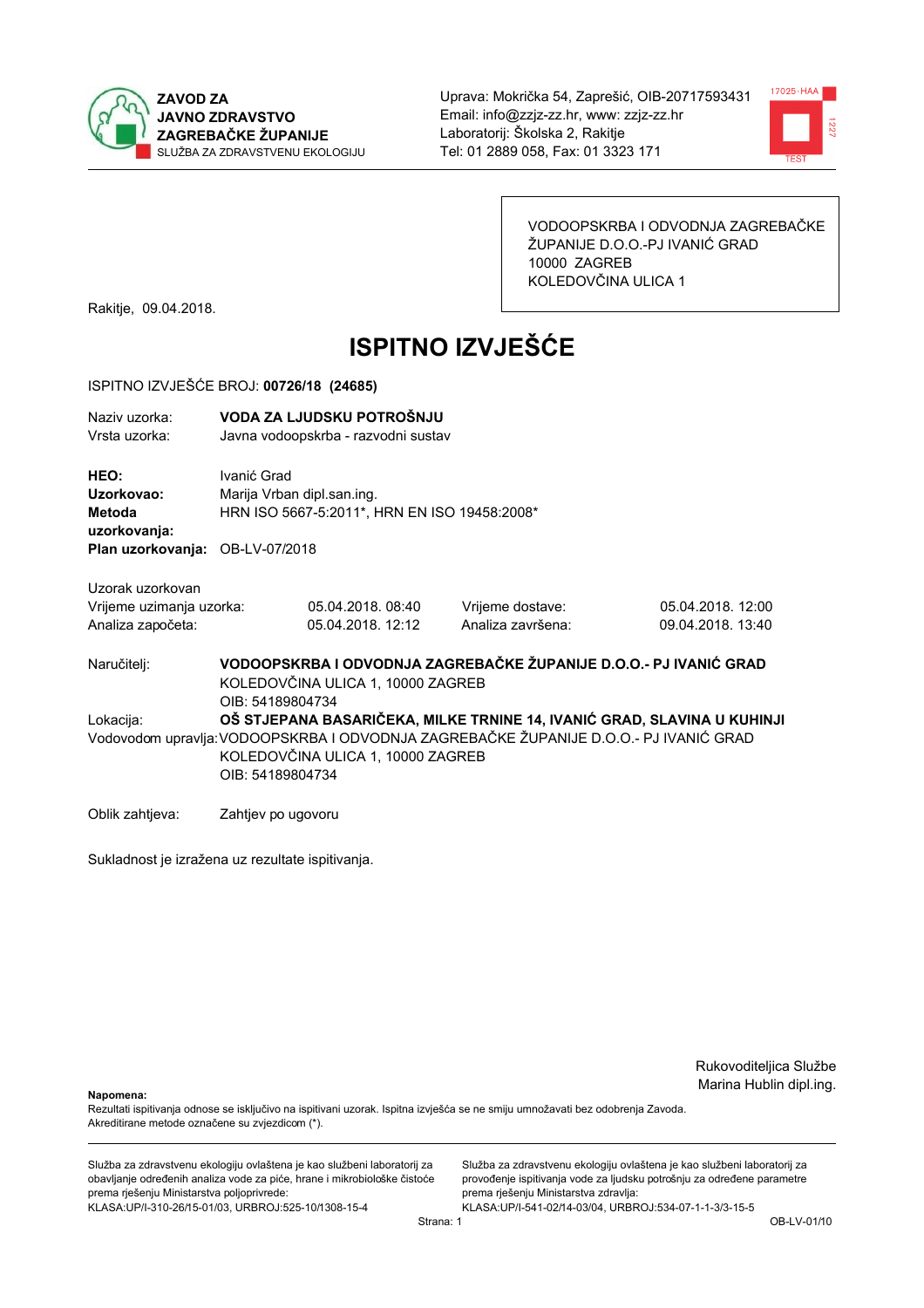## **REZULTATI ISPITIVANJA:**

Ispitno izviešće rezultat je elektroničke obrade podataka te je punovažeće bez žiga i potpisa

| Pokazatelj                | <b>Metoda</b>                           | <b>MJ</b>                   | <b>Rezultatt</b> | <b>MDK**</b>  | <b>Sukladno</b> |
|---------------------------|-----------------------------------------|-----------------------------|------------------|---------------|-----------------|
| Temperatura               | Standard Methods 21st Ed.<br>2005.2550B | $^{\circ}$ C                | 11,2             | 25            | DA              |
| Slobodni rezidualni klor  | HRN EN ISO 7393-2:2001                  | mg/L $Cl2$                  | 0,16             | 0,5           | DA              |
| Boja                      | HRN EN ISO 7887:2012                    | mg/L Pt/Co skale            | < 5              | 20            | DA              |
| Mutnoća                   | HRN EN ISO 7027-1:2016*                 | NTU jedinica                | 0,45             | 4             | DA              |
| <b>Miris</b>              | HRN EN 1622:2008                        |                             | DA               |               |                 |
| Okus                      | HRN EN 1622:2008                        | bez                         |                  |               | DA              |
| pH                        | HRN EN ISO 10523:2012*                  | pH jedinica                 | 7,5              | $6, 5 - 9, 5$ | DA              |
| Temp.pri određivanju pH   |                                         | $^{\circ}$ C                | 14,5             |               |                 |
| Elektrovodljivost         | HRN EN 27888:2008*                      | µScm <sup>-1</sup> pri 20°C | 433              | 2.500         | DA              |
| Utrošak KMnO <sub>4</sub> | HRN EN ISO 8467:2001                    | mg/L $O_2$                  | 0,6              | 5             | DA              |
| Kloridi                   | HRN EN ISO 10304-1:2009*                | mg/L CI                     | 9,0              | 250           | DA              |
| Nitriti                   | HRN EN ISO 10304-1:2009*                | mg/L $(NO2)$                | < 0,030          | 0,5           | DA              |
| Nitrati                   | HRN EN ISO 10304-1:2009*                | mg/L $(NO_{3})$             | 6,3              | 50            | DA              |
| Amonij                    | HRN ISO 7150-1:1998*                    | mg/L (NH                    | < 0.05           | 0,5           | DA              |

trezultat izražen kao manje od (<) odnosi se na granicu kvantifikacije

\*\*maksimalno dozvoljena koncentracija

Prema ispitanim parametrima uzorak vode JE SUKLADAN zahtjevima članka 5. Zakona o vodi za ljudsku potrošnju (NN 56/2013, 64/2015, 104/2017) i priloga I Pravilnika o parametrima sukladnosti, metodama analize, monitoringu i planovima sigurnosti vode za ljudsku potrošnju te načinu vođenja registra pravnih osoba koje obavljaju djelatnost javne vodoopskrbe (NN 125/2017).

> Voditeljica Odsjeka Nikolina Ciban dipl.ing.

## Odsjek za mikrobiološka ispitivanja voda

### **REZULTATI ISPITIVANJA:**

Ispitno izvješće rezultat je elektroničke obrade podataka te je punovažeće bez žiga i potpisa

| Pokazatelj             | <b>Metoda</b>           | <b>MJ</b>   | <b>Rezultat</b> | MDK** | <b>Sukladno</b> |
|------------------------|-------------------------|-------------|-----------------|-------|-----------------|
| Ukupni koliformi       | HRN EN ISO 9308-1:2014* | broj/100 mL |                 |       | DA              |
| Escherichia coli       | HRN EN ISO 9308-1:2014* | broj/100 mL | < 1             |       | DA              |
| Enterokoki             | HRN EN ISO 7899-2:2000* | broj/100 mL | < '             |       | DA              |
| Pseudomonas aeruginosa | HRN EN ISO 16266:2008*  | broj/100 mL | < 1             | 0     | DA              |
| Aerobne bakt -36 C/48h | HRN EN ISO 6222:2000*   | broj/1 mL   |                 | 100   | DA              |
| Aerobne bakt -22°C/72h | HRN EN ISO 6222:2000*   | broj/1 mL   |                 | 100   | DA              |

\*\*maksimalno dozvoljena koncentracija

Prema ispitanim parametrima uzorak vode JE SUKLADAN zahtjevima članka 5. Zakona o vodi za ljudsku potrošnju (NN 56/2013, 64/2015, 104/2017) i priloga I Pravilnika o parametrima sukladnosti, metodama analize, monitoringu i planovima sigurnosti vode za ljudsku potrošnju te načinu vođenja registra pravnih osoba koje obavljaju djelatnost javne vodoopskrbe (NN 125/2017).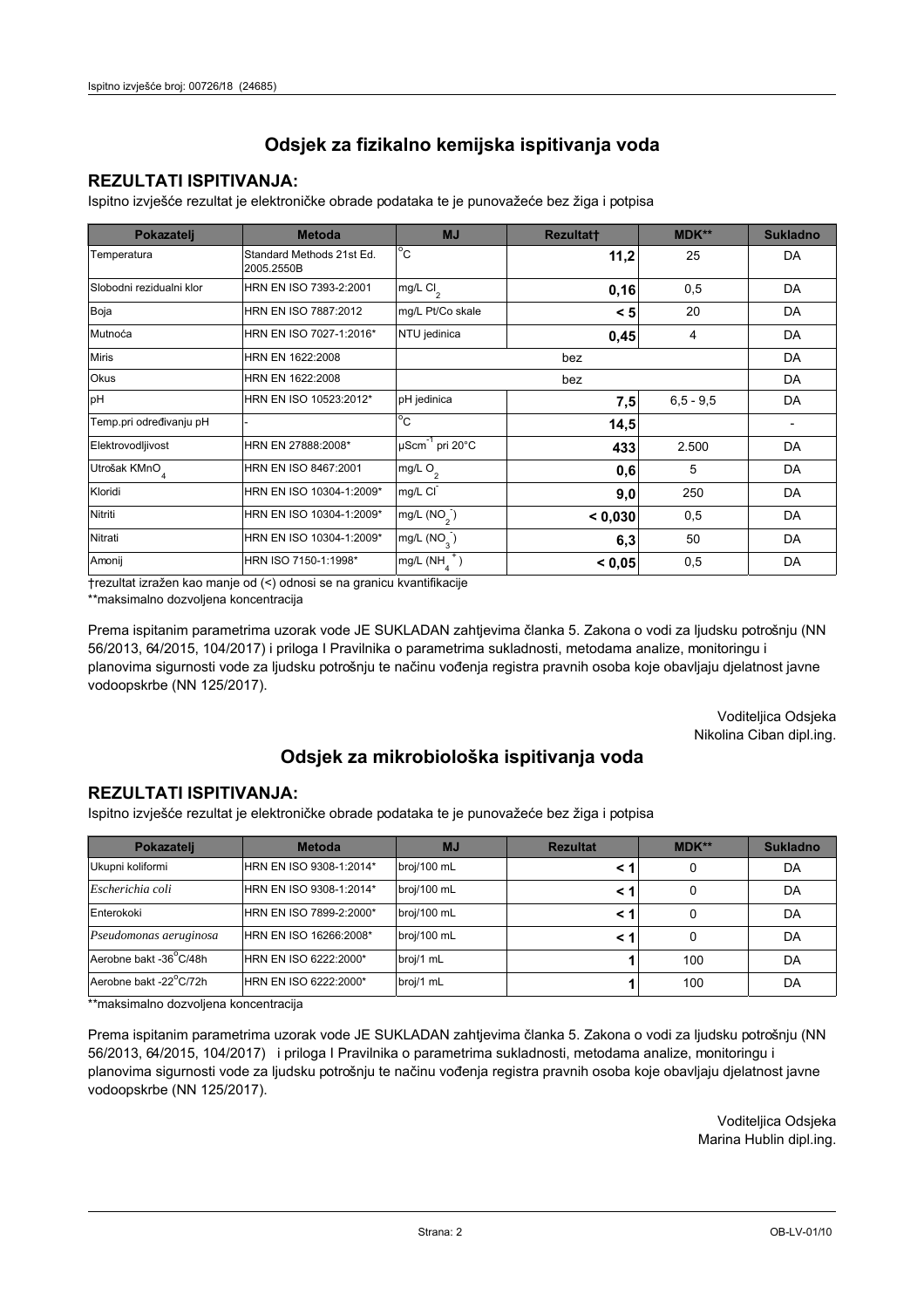



VODOOPSKRBA I ODVODNJA ZAGREBAČKE ŽUPANIJE D.O.O.-PJ IVANIĆ GRAD 10000 ZAGREB KOLEDOVČINA ULICA 1

Rakitje, 09.04.2018.

# **ISPITNO IZVJEŠĆE**

#### ISPITNO IZVJEŠĆE BROJ: 00725/18 (24684)

| Naziv uzorka:<br>Vrsta uzorka:                                                                                                                                                                                            | VODA ZA LJUDSKU POTROŠNJU<br>Javna vodoopskrba - razvodni sustav                                                           |                                       |                                       |                                        |  |
|---------------------------------------------------------------------------------------------------------------------------------------------------------------------------------------------------------------------------|----------------------------------------------------------------------------------------------------------------------------|---------------------------------------|---------------------------------------|----------------------------------------|--|
| HEO:<br>Uzorkovao:<br>Metoda<br>uzorkovanja:<br>Plan uzorkovanja:                                                                                                                                                         | Ivanić Grad<br>Marija Vrban dipl.san.ing.<br>HRN ISO 5667-5:2011*, HRN EN ISO 19458:2008*<br>OB-LV-07/2018                 |                                       |                                       |                                        |  |
| Uzorak uzorkovan<br>Vrijeme uzimanja uzorka:<br>Analiza započeta:                                                                                                                                                         |                                                                                                                            | 05.04.2018.08:30<br>05.04.2018. 12:10 | Vrijeme dostave:<br>Analiza završena: | 05.04.2018. 12:00<br>09.04.2018. 13:40 |  |
| Naručitelj:                                                                                                                                                                                                               | VODOOPSKRBA I ODVODNJA ZAGREBAČKE ŽUPANIJE D.O.O.- PJ IVANIĆ GRAD<br>KOLEDOVČINA ULICA 1, 10000 ZAGREB<br>OIB: 54189804734 |                                       |                                       |                                        |  |
| PV LIVADA, MILKE TRNINE BB, IVANIĆ GRAD, SLAVINA U KUHINJI<br>Lokacija:<br>Vodovodom upravlja: VODOOPSKRBA I ODVODNJA ZAGREBAČKE ŽUPANIJE D.O.O.- PJ IVANIĆ GRAD<br>KOLEDOVČINA ULICA 1, 10000 ZAGREB<br>OIB: 54189804734 |                                                                                                                            |                                       |                                       |                                        |  |
| Oblik zahtjeva:                                                                                                                                                                                                           | Zahtjev po ugovoru                                                                                                         |                                       |                                       |                                        |  |

Sukladnost je izražena uz rezultate ispitivanja.

Rukovoditeljica Službe Marina Hublin dipl.ing.

Napomena:

Rezultati ispitivanja odnose se isključivo na ispitivani uzorak. Ispitna izvješća se ne smiju umnožavati bez odobrenja Zavoda. Akreditirane metode označene su zvjezdicom (\*).

Služba za zdravstvenu ekologiju ovlaštena je kao službeni laboratorij za obavljanje određenih analiza vode za piće, hrane i mikrobiološke čistoće prema rješenju Ministarstva poljoprivrede: KLASA.UP/I-310-26/15-01/03, URBROJ:525-10/1308-15-4

Služba za zdravstvenu ekologiju ovlaštena je kao službeni laboratorij za provođenje ispitivanja vode za ljudsku potrošnju za određene parametre prema rješenju Ministarstva zdravlja: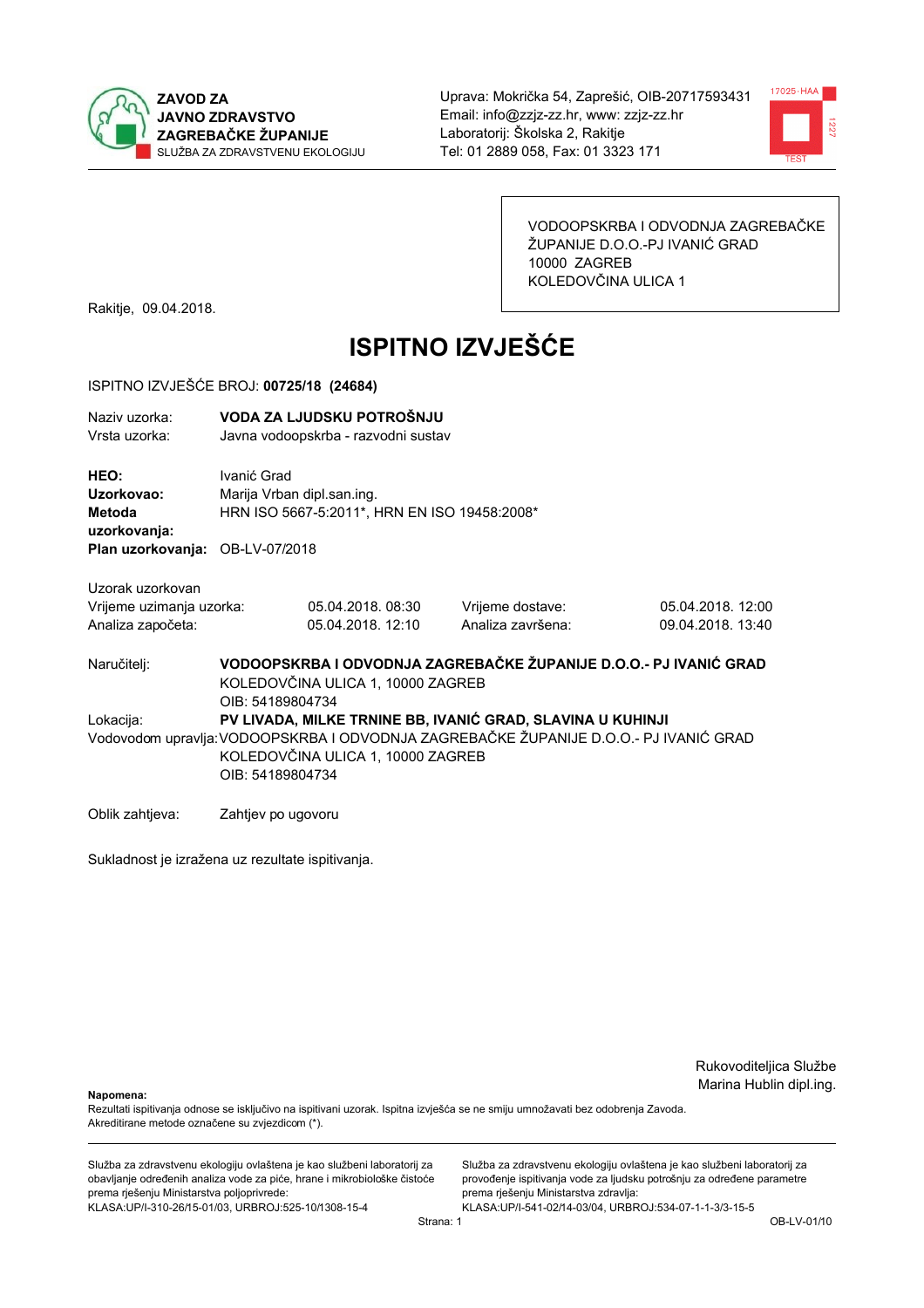## **REZULTATI ISPITIVANJA:**

Ispitno izviešće rezultat je elektroničke obrade podataka te je punovažeće bez žiga i potpisa

| Pokazatelj                | <b>Metoda</b>                           | <b>MJ</b>                   | <b>Rezultatt</b> | <b>MDK**</b>  | <b>Sukladno</b> |
|---------------------------|-----------------------------------------|-----------------------------|------------------|---------------|-----------------|
| Temperatura               | Standard Methods 21st Ed.<br>2005.2550B | $^{\circ}$ C                | 11,2             | 25            | DA              |
| Slobodni rezidualni klor  | HRN EN ISO 7393-2:2001                  | $mg/L$ Cl <sub>2</sub>      | 0,15             | 0,5           | DA              |
| Boja                      | HRN EN ISO 7887:2012                    | mg/L Pt/Co skale            | < 5              | 20            | DA              |
| Mutnoća                   | HRN EN ISO 7027-1:2016*                 | NTU jedinica                | 0,45             | 4             | DA              |
| <b>Miris</b>              | HRN EN 1622:2008                        |                             | bez              |               | DA              |
| Okus                      | HRN EN 1622:2008                        |                             | DA               |               |                 |
| pH                        | HRN EN ISO 10523:2012*                  | pH jedinica                 | 7,5              | $6, 5 - 9, 5$ | DA              |
| Temp.pri određivanju pH   |                                         | $^{\circ}$ C                | 14,6             |               |                 |
| Elektrovodljivost         | HRN EN 27888:2008*                      | µScm <sup>-1</sup> pri 20°C | 427              | 2.500         | DA              |
| Utrošak KMnO <sub>4</sub> | HRN EN ISO 8467:2001                    | mg/L O <sub>2</sub>         | < 0, 5           | 5             | DA              |
| Kloridi                   | HRN EN ISO 10304-1:2009*                | mg/L CI                     | 9,0              | 250           | DA              |
| Nitriti                   | HRN EN ISO 10304-1:2009*                | mg/L $(NO2)$                | < 0,030          | 0,5           | DA              |
| Nitrati                   | HRN EN ISO 10304-1:2009*                | mg/L $(NO3)$                | 6,4              | 50            | DA              |
| Amonij                    | HRN ISO 7150-1:1998*                    | mg/L (NH                    | < 0.05           | 0,5           | DA              |

trezultat izražen kao manje od (<) odnosi se na granicu kvantifikacije

\*\*maksimalno dozvoljena koncentracija

Prema ispitanim parametrima uzorak vode JE SUKLADAN zahtjevima članka 5. Zakona o vodi za ljudsku potrošnju (NN 56/2013, 64/2015, 104/2017) i priloga I Pravilnika o parametrima sukladnosti, metodama analize, monitoringu i planovima sigurnosti vode za ljudsku potrošnju te načinu vođenja registra pravnih osoba koje obavljaju djelatnost javne vodoopskrbe (NN 125/2017).

> Voditeljica Odsjeka Nikolina Ciban dipl.ing.

## Odsjek za mikrobiološka ispitivanja voda

### **REZULTATI ISPITIVANJA:**

Ispitno izvješće rezultat je elektroničke obrade podataka te je punovažeće bez žiga i potpisa

| Pokazatelj             | <b>Metoda</b>           | <b>MJ</b>   | <b>Rezultat</b> | <b>MDK**</b> | <b>Sukladno</b> |
|------------------------|-------------------------|-------------|-----------------|--------------|-----------------|
| Ukupni koliformi       | HRN EN ISO 9308-1:2014* | broj/100 mL |                 | 0            | DA              |
| Escherichia coli       | HRN EN ISO 9308-1:2014* | broj/100 mL |                 | 0            | DA              |
| Enterokoki             | HRN EN ISO 7899-2:2000* | broj/100 mL |                 | 0            | DA              |
| Pseudomonas aeruginosa | HRN EN ISO 16266:2008*  | broj/100 mL |                 | 0            | DA              |
| Aerobne bakt -36 C/48h | HRN EN ISO 6222:2000*   | broj/1 mL   |                 | 100          | DA              |
| Aerobne bakt -22°C/72h | HRN EN ISO 6222:2000*   | broj/1 mL   |                 | 100          | DA              |

\*\*maksimalno dozvoljena koncentracija

Prema ispitanim parametrima uzorak vode JE SUKLADAN zahtjevima članka 5. Zakona o vodi za ljudsku potrošnju (NN 56/2013, 64/2015, 104/2017) i priloga I Pravilnika o parametrima sukladnosti, metodama analize, monitoringu i planovima sigurnosti vode za ljudsku potrošnju te načinu vođenja registra pravnih osoba koje obavljaju djelatnost javne vodoopskrbe (NN 125/2017).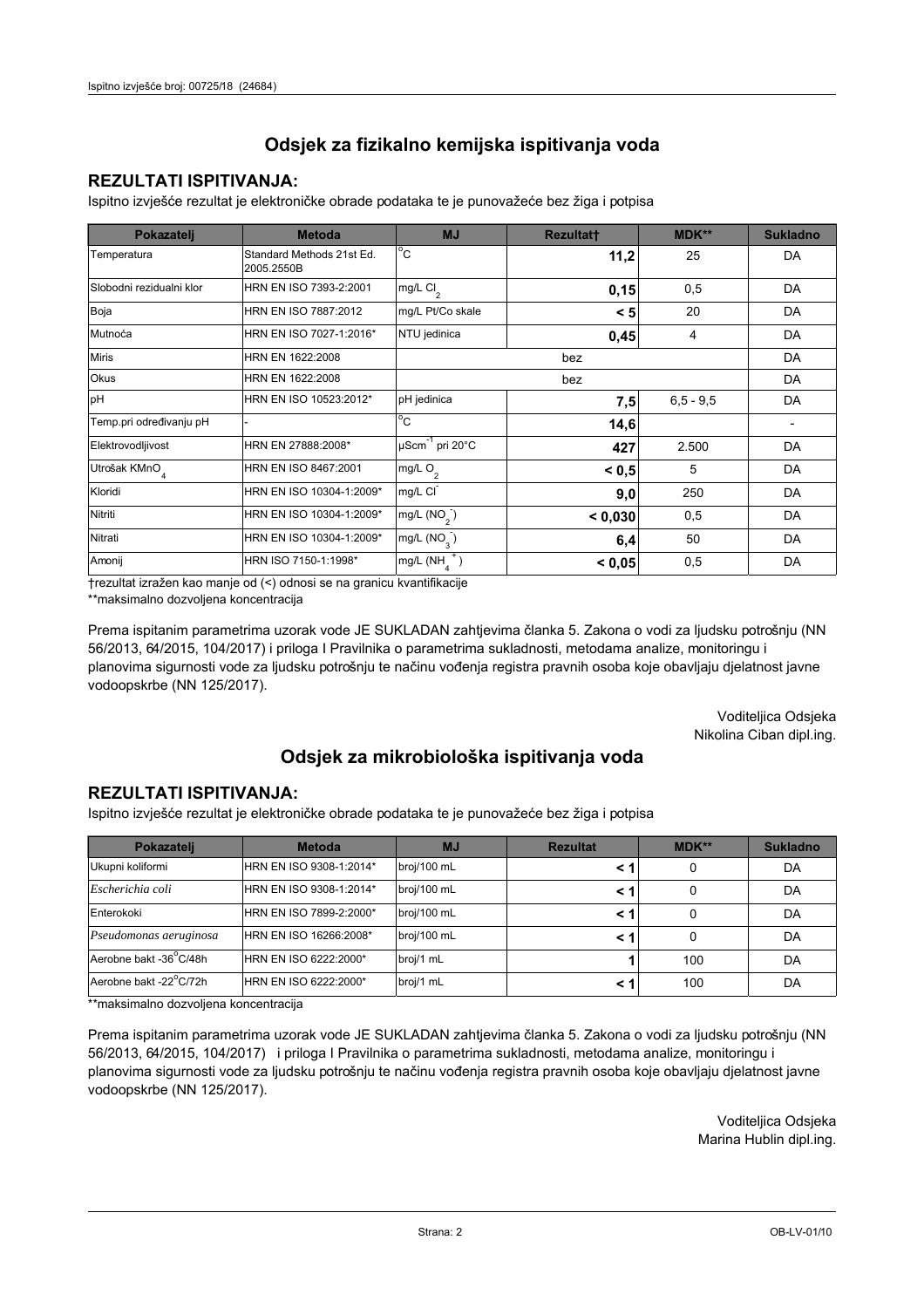



VODOOPSKRBA I ODVODNJA ZAGREBAČKE ŽUPANIJE D.O.O.-PJ IVANIĆ GRAD 10000 ZAGREB KOLEDOVČINA ULICA 1

Rakitje, 09.04.2018.

# **ISPITNO IZVJEŠĆE**

#### ISPITNO IZVJEŠĆE BROJ: 00724/18 (24683)

| Naziv uzorka:<br>Vrsta uzorka:                                                  | VODA ZA LJUDSKU POTROŠNJU<br>Javna vodoopskrba - razvodni sustav                                                                                                                                                  |                                       |                                       |                                        |  |
|---------------------------------------------------------------------------------|-------------------------------------------------------------------------------------------------------------------------------------------------------------------------------------------------------------------|---------------------------------------|---------------------------------------|----------------------------------------|--|
| HEO:<br>Uzorkovao:<br>Metoda<br>uzorkovanja:<br>Plan uzorkovanja: OB-LV-07/2018 | Ivanić Grad<br>Marija Vrban dipl.san.ing.<br>HRN ISO 5667-5:2011*, HRN EN ISO 19458:2008*                                                                                                                         |                                       |                                       |                                        |  |
| Uzorak uzorkovan<br>Vrijeme uzimanja uzorka:<br>Analiza započeta:               |                                                                                                                                                                                                                   | 05.04.2018.08:15<br>05.04.2018. 12:08 | Vrijeme dostave:<br>Analiza završena: | 05.04.2018. 12:00<br>09.04.2018. 13:39 |  |
| Naručitelj:                                                                     | VODOOPSKRBA I ODVODNJA ZAGREBAČKE ŽUPANIJE D.O.O.- PJ IVANIĆ GRAD<br>KOLEDOVČINA ULICA 1, 10000 ZAGREB<br>OIB: 54189804734                                                                                        |                                       |                                       |                                        |  |
| Lokacija:                                                                       | OŠ POSAVSKI BREGI, SAVSKA 70, POSAVSKI BREGI, SLAVINA U KUHINJI<br>Vodovodom upravlja: VODOOPSKRBA I ODVODNJA ZAGREBAČKE ŽUPANIJE D.O.O.- PJ IVANIĆ GRAD<br>KOLEDOVČINA ULICA 1, 10000 ZAGREB<br>OIB: 54189804734 |                                       |                                       |                                        |  |
| Oblik zahtjeva:                                                                 | Zahtjev po ugovoru                                                                                                                                                                                                |                                       |                                       |                                        |  |

Sukladnost je izražena uz rezultate ispitivanja.

Rukovoditeljica Službe Marina Hublin dipl.ing.

Napomena:

Rezultati ispitivanja odnose se isključivo na ispitivani uzorak. Ispitna izvješća se ne smiju umnožavati bez odobrenja Zavoda. Akreditirane metode označene su zvjezdicom (\*).

Služba za zdravstvenu ekologiju ovlaštena je kao službeni laboratorij za obavljanje određenih analiza vode za piće, hrane i mikrobiološke čistoće prema rješenju Ministarstva poljoprivrede: KLASA.UP/I-310-26/15-01/03, URBROJ:525-10/1308-15-4

Služba za zdravstvenu ekologiju ovlaštena je kao službeni laboratorij za provođenje ispitivanja vode za ljudsku potrošnju za određene parametre prema rješenju Ministarstva zdravlja: